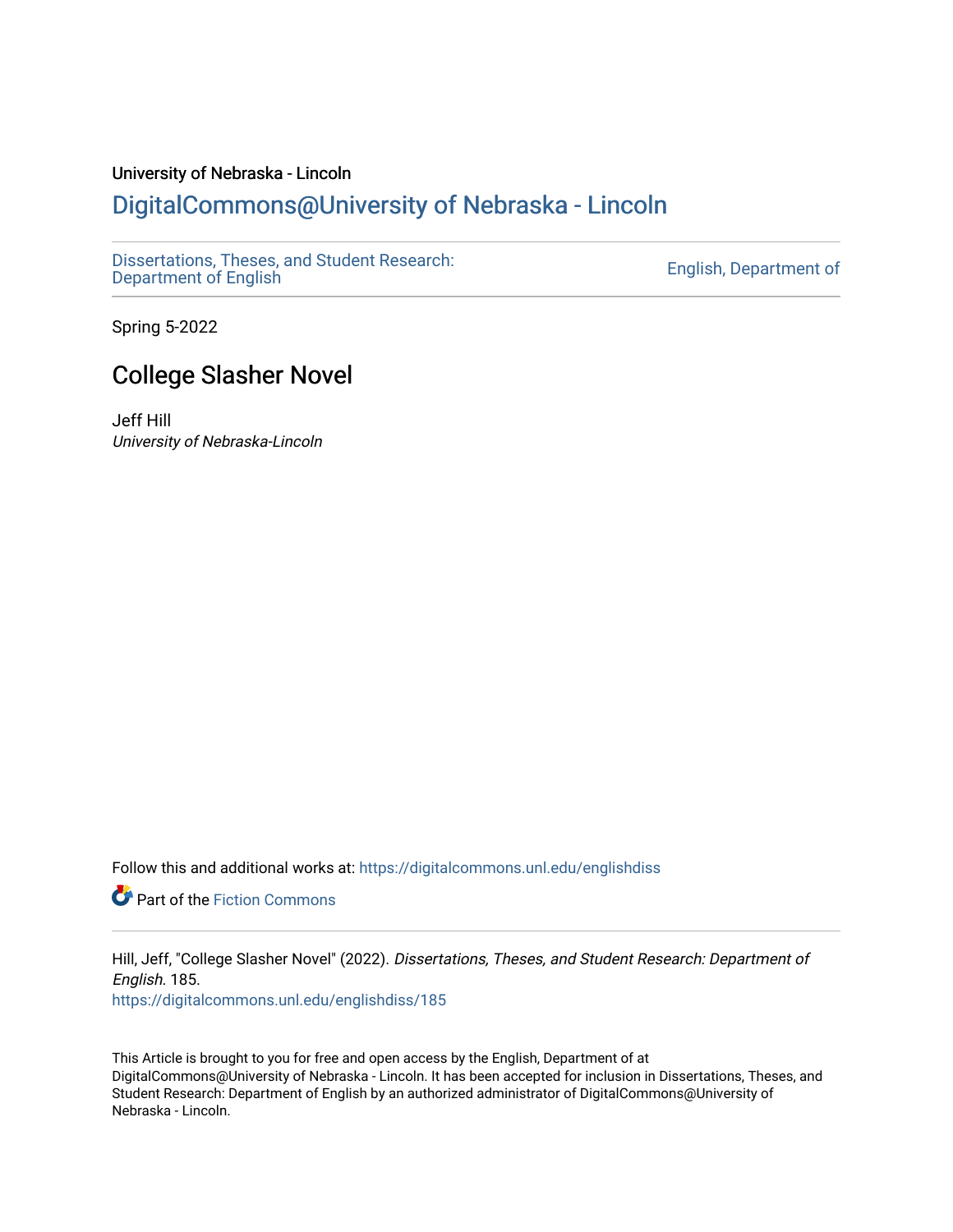## COLLEGE SLASHER NOVEL

by

## Jeff Hill

## A THESIS

Presented to the Faculty of

The Graduate College at the University of Nebraska

In Partial Fulfillment of Requirements

For the Degree of Master of Arts

Major: English

Under the Supervision of Professor Timothy Schaffert

Lincoln, Nebraska

May, 2022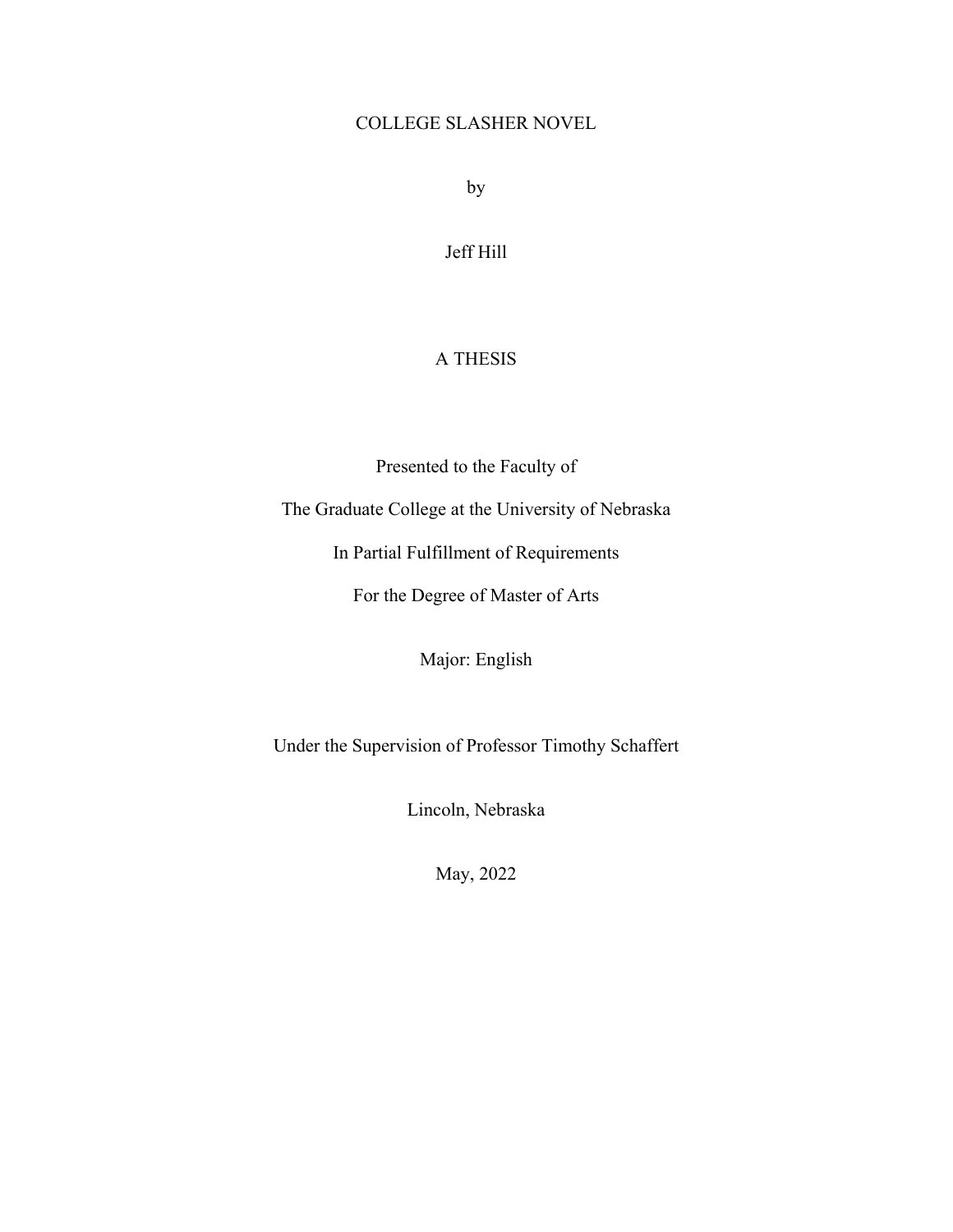### COLLEGE SLASHER NOVEL

## Jeff Hill, MA

University of Nebraska, 2022

Advisor: Timothy Schaffert

This project was completed in hopes of creating a new novel that combines the research and craft worlds of composition and creative writing while merging the social worlds of teaching and campus Greek life, as well as making relevant contemporary commentary on the genres of satire and horror. In preparation, beyond necessary course work completion and time to outline, write, workshop, and revise, I read numerous novels and articles and watched dozens of films and television episodes as well as conducted research regarding current campus demographic to compose the best novel I could write in my time within the program. The first half of the degree was completed while teaching high school full-time, whereas the second was spent as a full-time student and research assistant.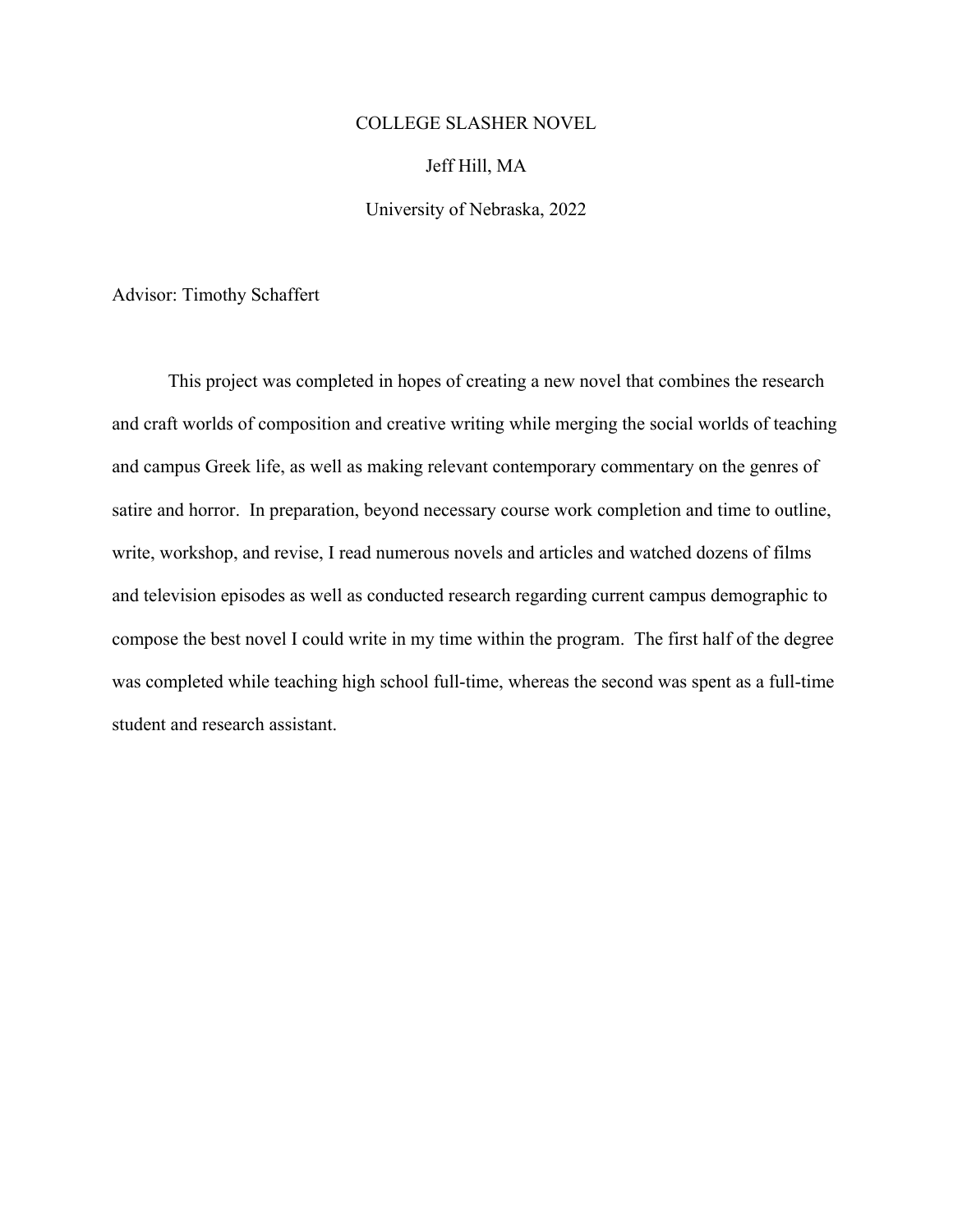Copyright 2022, Jeff Hill.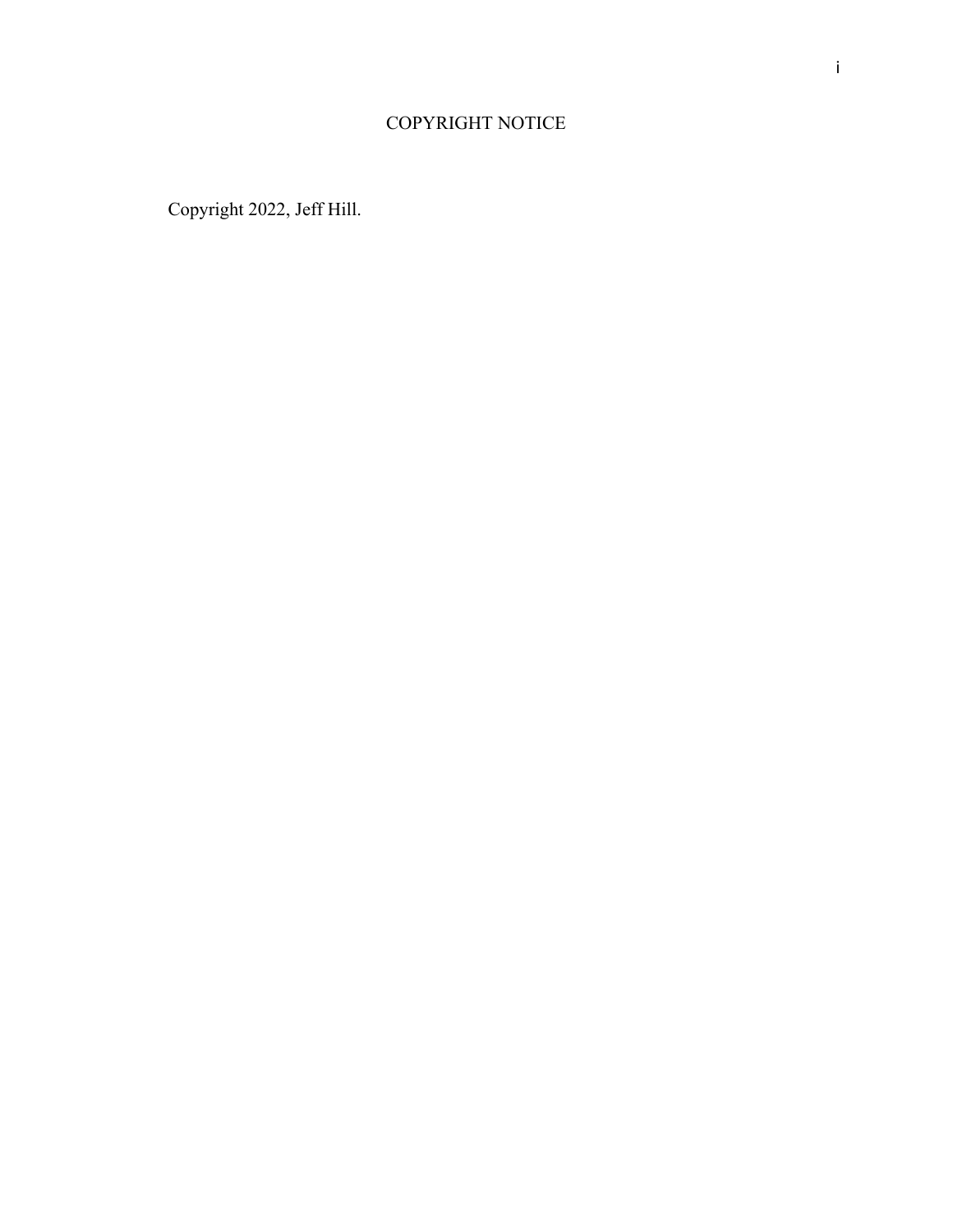## DEDICATION

I would like to dedicate this master's thesis to my late friend and fraternity brother, Dustin Niemeyer. I found much of him on every page I wrote and believe he would have loved this crazy story. Miss you every day, brother. In coelo quies est.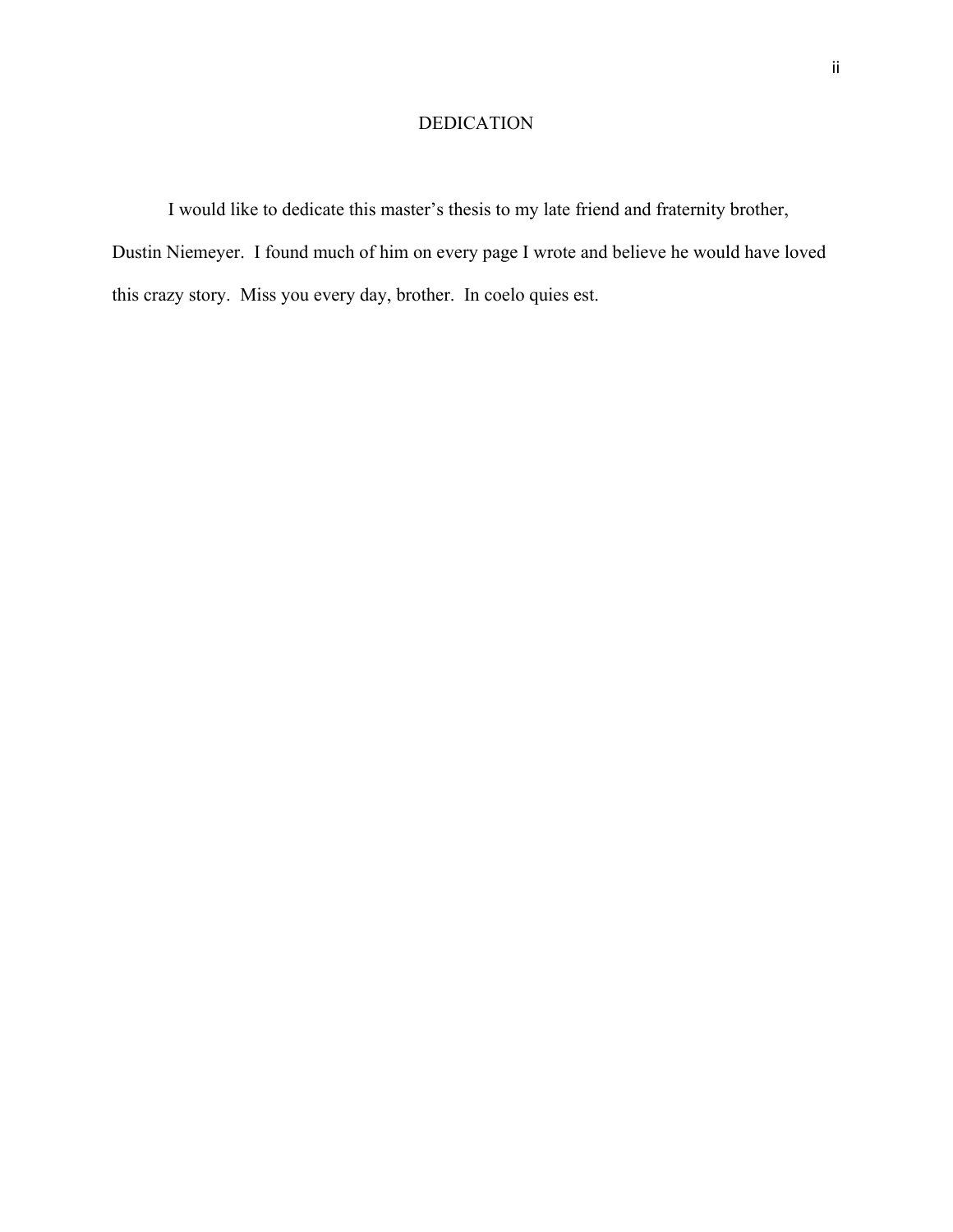#### ACKNOWLEDGEMENTS

The work presented here would not be possible without the continued encouragement from the following people. From the University of Nebraska-Lincoln, my thesis committee members, Timothy Schaffert, Stacey Waite, and Chigozie Obioma; my colleagues at the Walt Whitman Archive, Ken Price, Brett Barney, and Kevin McMullen; and my professors, Robert Brooke, Shari Stenberg, and Debbie Minter. I would also like to thank my former colleagues at Lincoln Public Schools, Pam Davis, Kristen Friesen, Kurt Glathar, Matt Gerber, Kim Davis, and Pat Hunter-Pirtle. I am grateful for the guidance of my mentors David Hollander, Scott Wolven, and Shanna McNair. I am thankful for the words of wisdom from my parents, Bill and Diane, and my grandparents, Larry and Carol. And of course, to the brothers of the Nebraska Alpha Chapter of Phi Delta Theta fraternity, Yours in the Bond. Thank you all.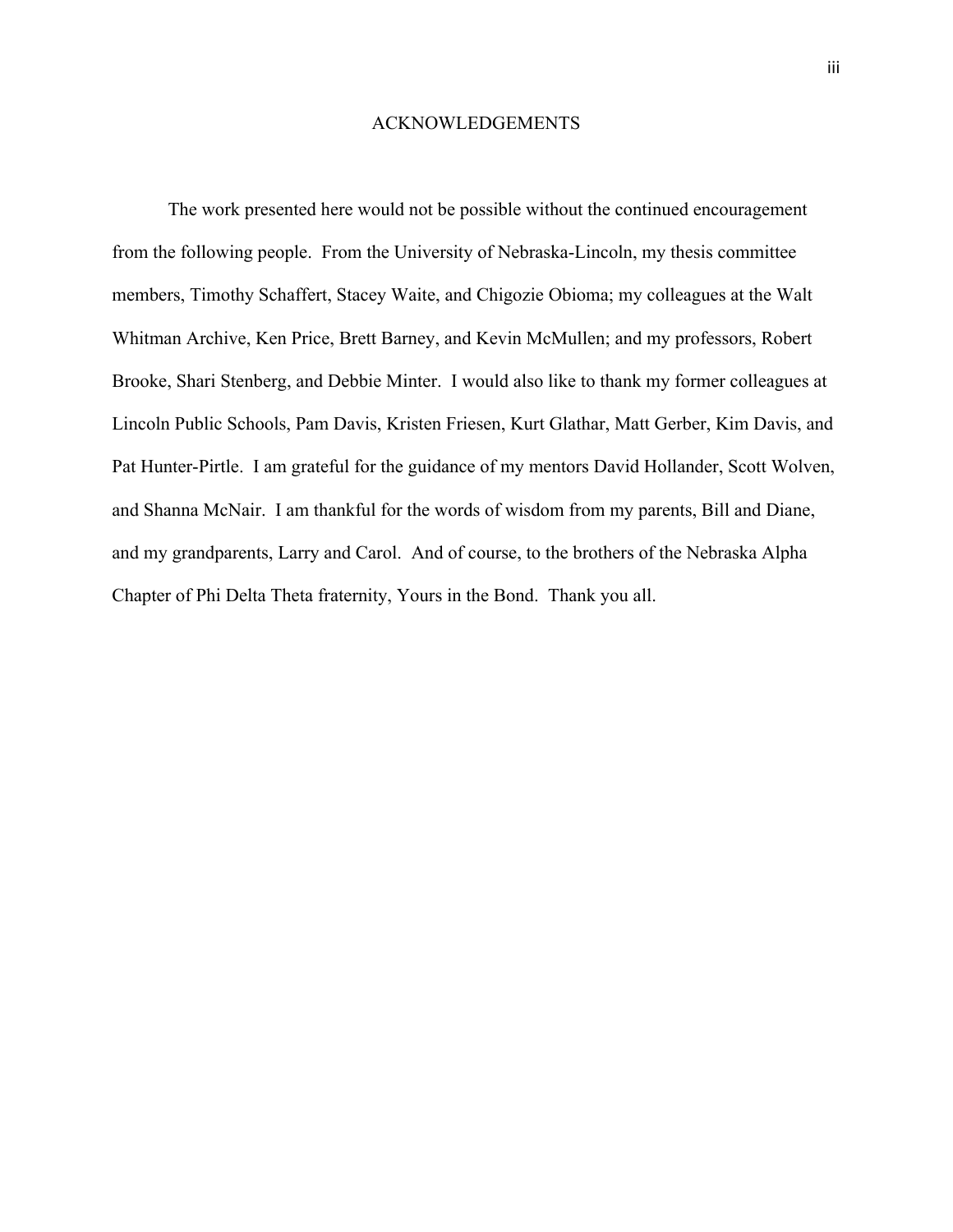## TABLE OF CONTENTS

Essay ……………………………………………… pg. 1

Excerpt from Creative Work ……………...………. pg. 11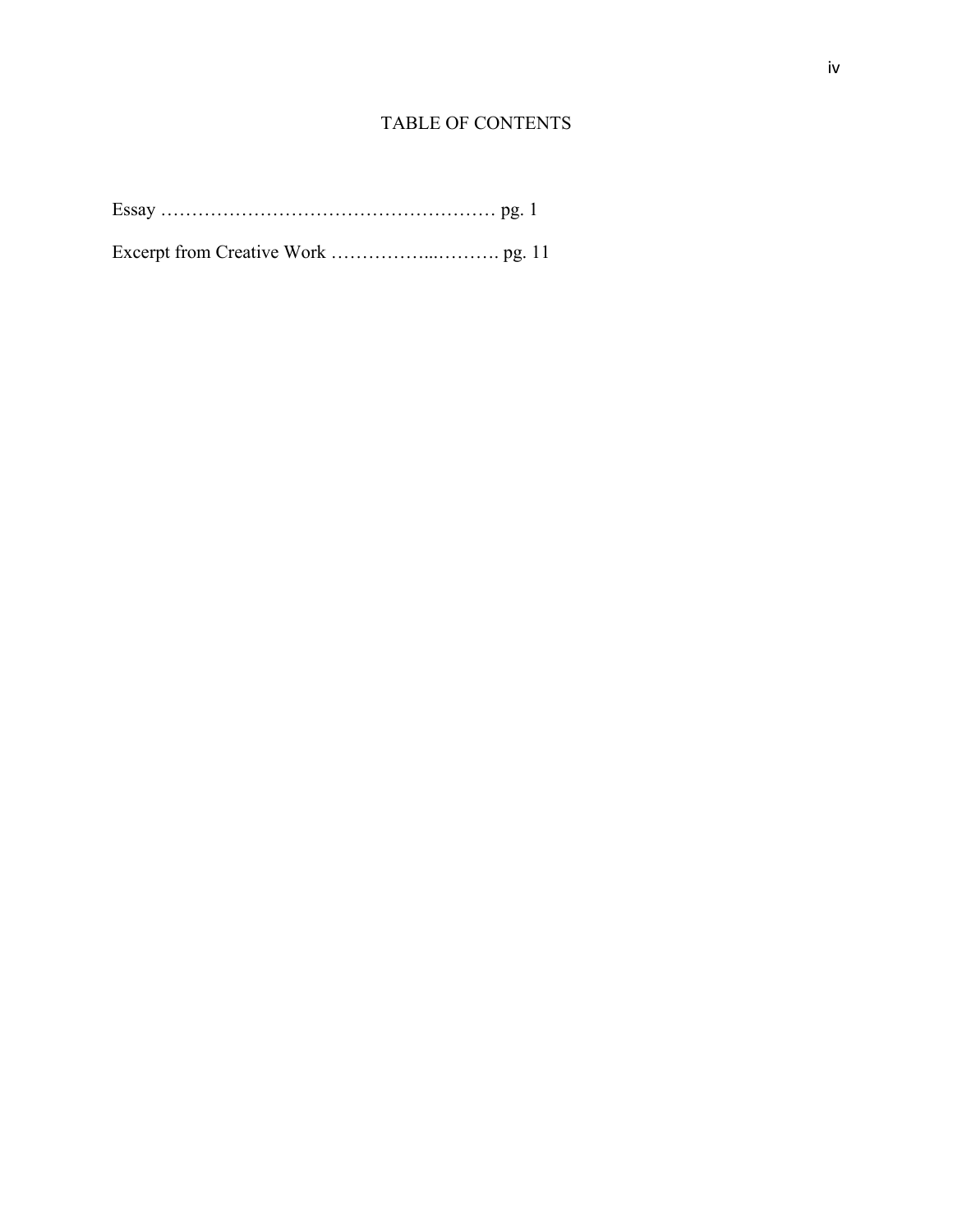#### ESSAY

I have been in classrooms my entire life. First as a student, then as an instructor, and now, after many years, as both. When I returned full-time to finish my master's degree, I decided that I wanted to graduate with a new book. I have written two others, the first with no help at all and the second with the assistance of several folks met along the way through my time as a teacher who would attend writing conferences as a student every summer break. Because I have always felt passionate about writers writing what they know best, it became quite obvious very early on that I would write about my two biggest passions: school and scary movies. And that his how the college slasher novel project became my culminating project.

In preparation to write the college slasher novel, I read ten books. The books I read were *The Rules of Attraction* by Bret Easton Ellis, *Stoner* by John Williams, *You* by Caroline Kepnes, *Dirty Rush* by Taylor Bell, *Indignation* by Philip Roth, *The Ruins* by Scott Smith, *Total Frat Move* by W. R. Bolen, *Dude, Bro: The How-To Guide to College Your Parents Don't Want You to Have* by Bread Foster, *Urban Legends: 666 Absolutely True Stories that Happened to a Friend… of a Friend… of a Friend* by Thomas J. Craughwell, and *Pledged: The Secret Life of Sororities* by Alexandra Robbins. This helped me gain a sense of familiarity with the field of other college books and understand the range of genres and styles in which to tackle my particular story.

I also watched dozens of movies. The comedies were *21 & Over*, *Admission*, *Van Wilder*, *The House Bunny*, *Pitch Perfect*, *Road Trip*, *Animal House*, and *22 Jump Street*. The dramas were *Liberal Arts*, *Whiplash*, *Spring Breakers*, *The Social Network*, *Runner Runner*, *The Skulls*, *Lions for Lambs*, *Solitary Man*, *Good Will Hunting*, *Wonder Boys*, and *The Rules of*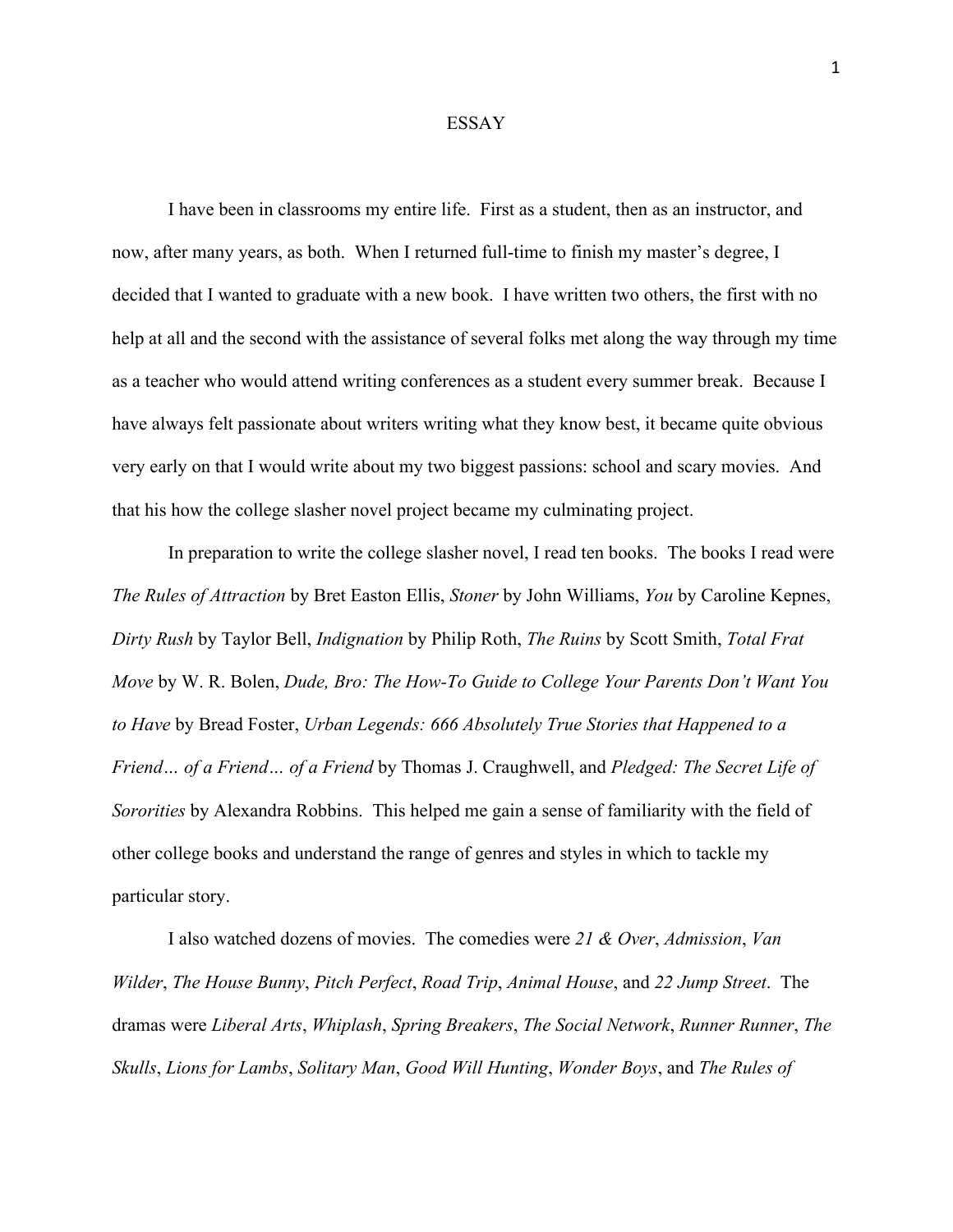*Attraction*. And the horror films were *Black Christmas* (the original and the two subsequent remakes), *Scream 2*, *Sorority Row*, *Brotherhood*, *Hell Fest*, *Happy Death Day* and *Happy Death Day 2 U*, *Friend Request*, *Master*, *It Follows*, *The Ruins*, *Rope*, *Smiley Face Killers*, *M. F. A.*, *Promising Young Woman*, and *Urban Legend*. This assisted me in my formation of the setting, giving me the visual inspiration to make the world in which my characters lived both familiar and relatable yet otherworldly and scary.

In addition to the movies, I watched several episodes of many popular television shows that took place on or during (or simply had seasons or storylines featuring) "the college years" as part of their seasons or series. These shows included: *Greek*, *Scream Queens*, *The Sex Lives of College Girls*, *Workaholics*, *You*, *A Teacher*, *Gossip Girl*, *Buffy the Vampire Slayer*, *The Chair*, and *Community*. This simply improved my dialogue and gave me the strength to throw in those pop culture references that I initially fought against and those off-color jokes that were toeing the line between funny and too far.

Along the way, I wrote an article called "The Evolution of the Survivor" (which was published in Watershed) and an article called "Greeks in the Writing Center" (which I am currently shopping around in various composition and writing center journals, hoping to land in the pages of something along the lines of *Praxis: A Writing Center Journal*. For the former, I did this to do a sort of follow-up report to the findings while watching various horror movies in preparation for writing the college slasher novel. For the latter, I did this because I was learning more about Qualtrics surveys, utilizing my composition teaching background, seeking IRB approval and CITI certification, and connections with both the English department and the campus Greek system. These both added a slightly more scholarly approach to the work that would become the novel portion of my thesis.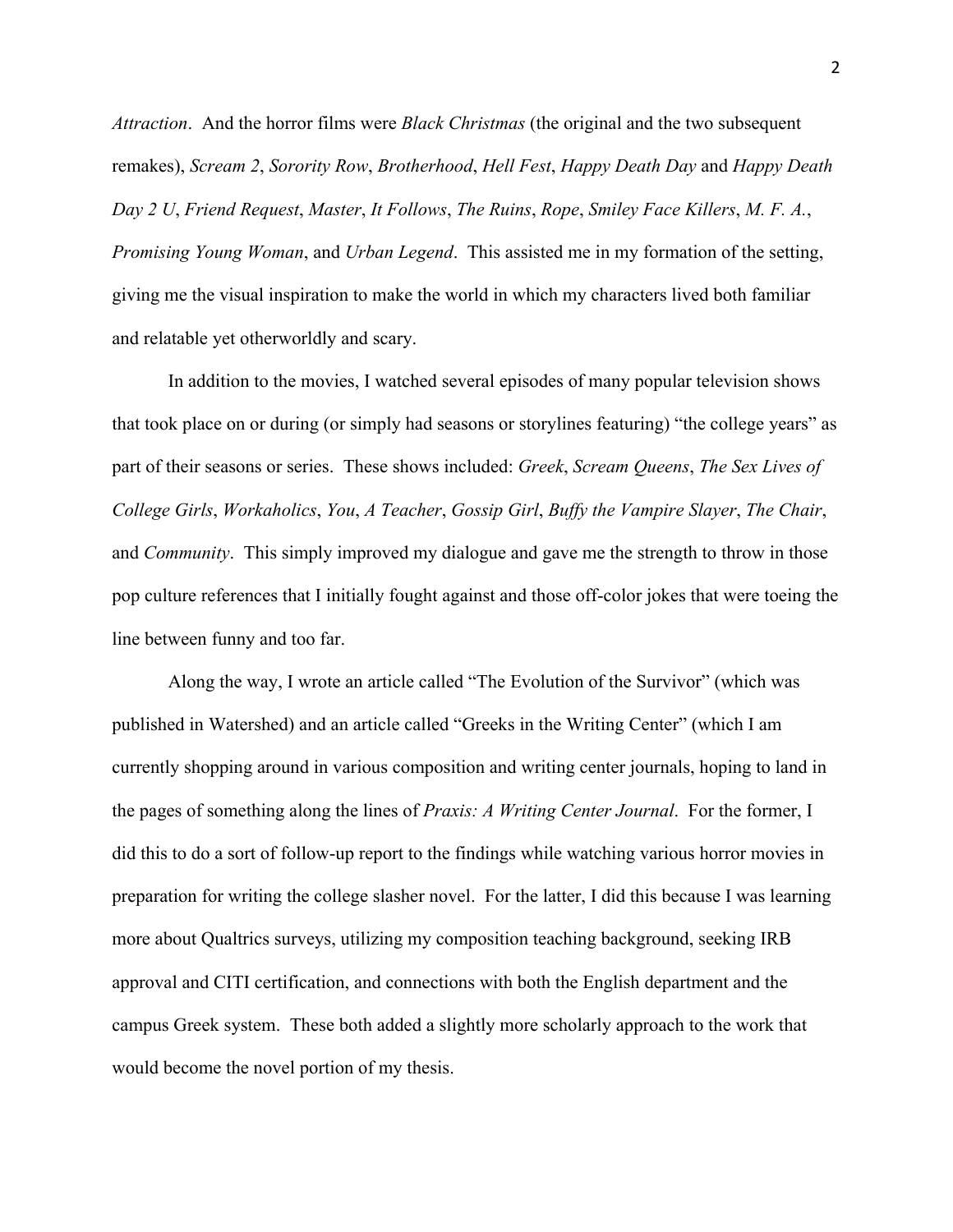I merged three abandoned novels: *Dark Tendencies and Dirty Secrets* was a story about a journalism student trying to convince herself that every silly partial lead was connected to a major plot to destroy a building in a major metropolitan city. This character became Tessa. *Backwards Compatible* was a story about a group of friends traveling across the country in an old RV as they tried their best to console their best friend as he navigates his first post-grad breakup. This character became Todd. And *Those Who Can't* was a story about a college professor who left his tenured high school classroom after a series of tragedies led him down a dark path. This character became Jay. Adam was a character from a few of my previously published short stories and he served as a connective tissue for the other characters. Add all these characters from abandoned works that weren't quite large enough to exist on their own merit and you get my thesis, a brand-new novel. All I had to do was add a serial killer, throw them all into the same college town during a snowstorm, and *Dead Week* was born.

As far as the format of the novel is concerned, I decided to borrow inspiration from Bret Easton Ellis and tackle the storytelling approach using a rotating cast of first-person narrators. I also used the idea of Cormac McCarthy's unnamed sparse stylistic storytelling in his critically acclaimed novel, *The Road*. I thought it would be fun to paint a larger picture of this fictional college town's setting by giving us snapshots into the campus through characters who did not necessarily impact the overall plot of the novel, excluding the two bookend scenes that open and close the book. Deleting dialogue tags, leaving a lot up to the imagination and interpretation of the reader, and passing no judgment from an omniscient narrator was an interesting experiment in restraint, juxtaposed purposely jarringly against the hyper-opinionated narrators. Creating these "interchapters," to borrow a term frequently used in the academic books I have become quite familiar with while teaching and learning about the teaching of the field of composition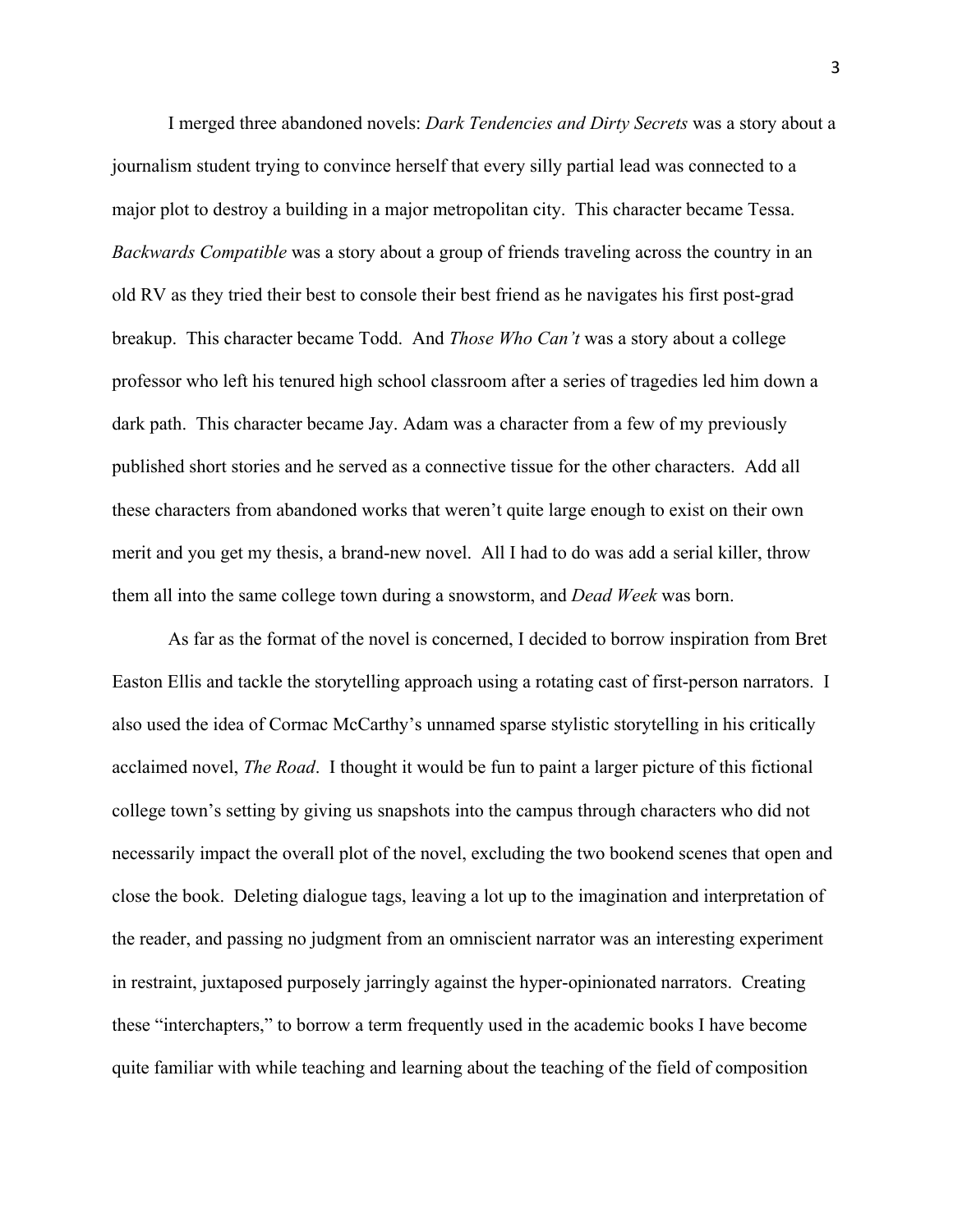studies, I found the necessary transition from chapter to chapter. I also wanted to try something new in terms of the actual numbering of the story. Since the action takes place within a school week, I thought it would be useful to label not only the characters before they began speaking their versions of the truth, but also to separate their tales by the days. I also feel this builds a sense of suspense and dread as the reader nears the climax.

To further understand my process on a larger level, I should probably elaborate on my writerly identity. There have been six key moments in my own development as a writer. One in grade school, one in high school, one in college, and three after graduation. I plan to discuss each of the six in greater detail, but I would be remiss to neglect at least briefly mentioning that each writer's own process undergoes significantly more events as it shapes and evolves. These are just the six most crucial ones for me so far.

The first was in grade school, when a teacher assigned a science vocabulary assignment, which was to become the first short story I would ever write. The directions of the homework assignment were simple enough: make sure you use all ten of the week's vocabulary words correctly within an original short story. Most students in the class wrote a two or three paragraph tale about fishermen or magical talking fish and received full credit. I wrote a twelve-page story about an obsessed sea captain on the run from a serial killer aboard a luxury yacht. She had me read the entire thing in front of my classmates, received several angry parent phone calls, and took me aside saying that she could take the heat and that I should never be afraid of exploring where a good idea could take me on the page. This was the first time I had ever felt my stories were good enough to write down.

The second was in high school, when a teacher named me editor-in-chief of the school's literary magazine, *From the Depths*. I needed an English class and wanted to write more stories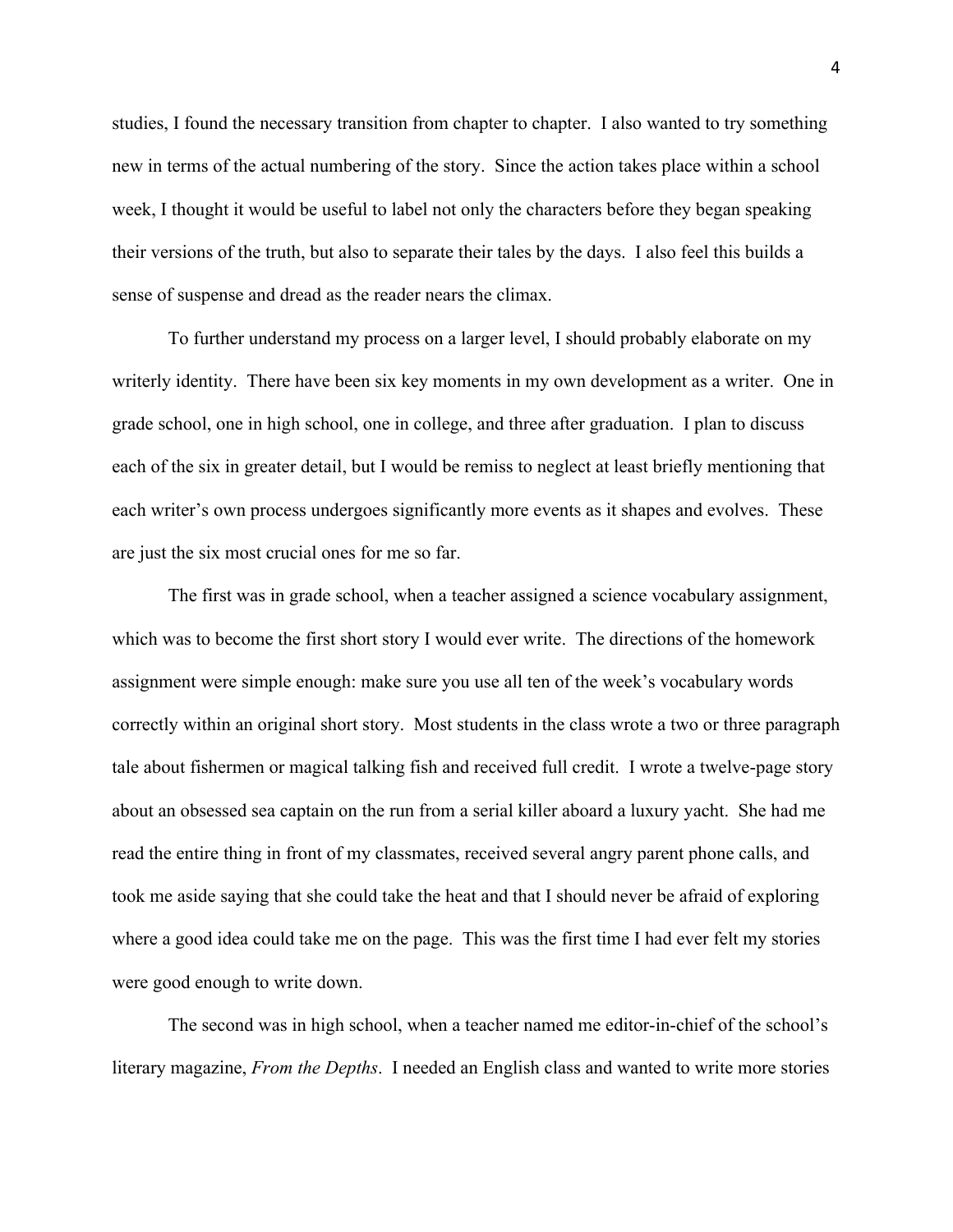in high school, only writing for myself and my friends all through middle school. This class would serve two purposes: it would look good on my resume and it would give me the inside scoop on how to get as many of my classmates to read my words as possible without bribery or printing and handing out hundreds of copies that would just end up in the trash. I learned to love editing, reading, critiquing, encouraging, and following daily writing prompts, something that my pre-internet generation only got if we were fortunate enough to enter a creative writing class. I would take the awards won at the district, city, state, and national level and put them to use when I created my own literary magazine after becoming a teacher myself, titled *The Bathroom Wall*, several years later. This was the first time I had ever felt my stories were good enough to share.

The third was in college, when a teacher told me that my writing reminded him of a famous writer he adored. I was told in an introduction to fiction writing class that there was only one rule: Don't write a "kill your classmates" story. But that teacher, who is no longer a teacher, got a thrill out of telling freshmen and sophomore beginning writers that their stories were awful and weren't going to cut it, all the while never actually getting a single one of his pieces published. So I went for it. I wrote the one thing that could get me in trouble, which got me a B in the class, rather than an A, but also got me into an advanced fiction writing course. I turned in that same story the first week of his class and he said that it sounded like Patricia Highsmith and that I should write crime stories. This was the first time I had ever felt my stories were good enough to publish.

The fourth was when I became a teacher. I graduated with a B. S. in education at the beginning of a district hiring freeze, so my student teaching became substitute teaching and two gigs long-term subbing at the highest-achieving high school in the state and an alternative arts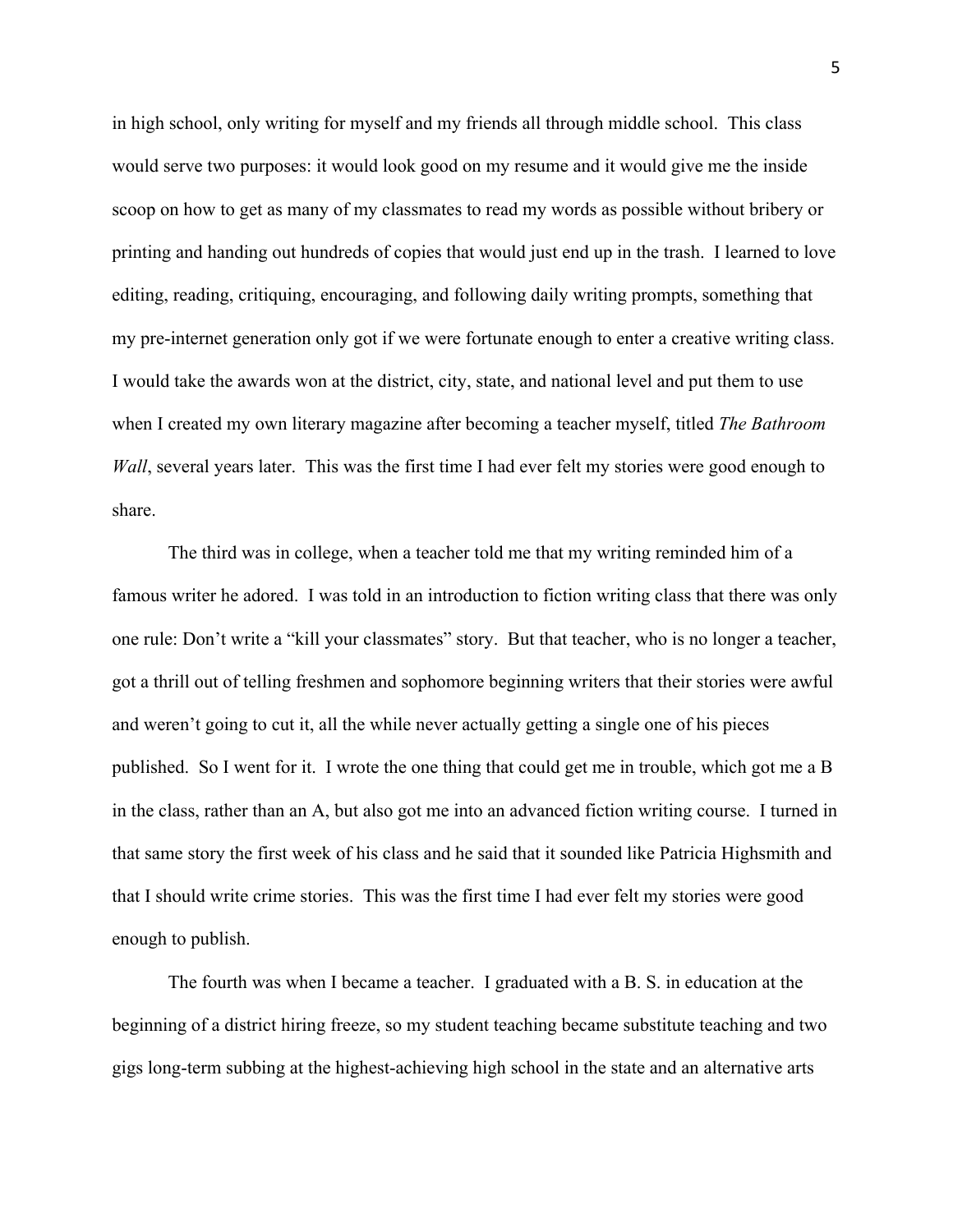and humanities focus program, eventually arriving with my own classroom at a Title I school in desperate need of a creative writing program. My teaching experience got me in the door, but it was my publications and my content area knowledge that got me the job. This was the first time I realized that the best teachers of writing were in fact writers themselves.

The fifth was after college, when a writer at the Writer's Hotel writing conference in New York, New York and a writer at the Sarah Lawrence College Summer Seminar for Writers in Bronxville, New York entered my life first as teachers, then again as friends. Summers off as a teacher building a creative writing program for a district that knew exactly what they were getting in return afforded me the opportunity to live in the Midwest during my contracted work times, but on the east coast, in the heart of the publishing world, for every single paid day off, professional leave or writing or teaching conference, and extended breaks. Through networking, one became my editor and the other became my mentor. This was the first time I was confronted with the inevitable choice ahead of me: commit to my writing or commit to my teaching.

The sixth was when I became a writer. After almost ten years, thousands of students, hundreds of friends, and countless stories, I packed up my classroom for a final time. At the end of the day, all any teacher can do is his best. And that is what I did every single day. I knew this might have seemed like the end of the story to some, but it was just the beginning of a fun, daring, scary, exciting new chapter for me. Every writing class I ever taught would begin with me saying two things: "Yes, I'm a writer, but I also happen to be your teacher. And you're a writer, too… You might just not know it yet." Some kids bought in after a day, others a semester, and some maybe years. But by the time they left my class, they knew that they had a story to tell, they had a voice with which to tell it, and they knew how to put it down on the page. This was a career where my expertise was not only vital, but encouraged and praised. And there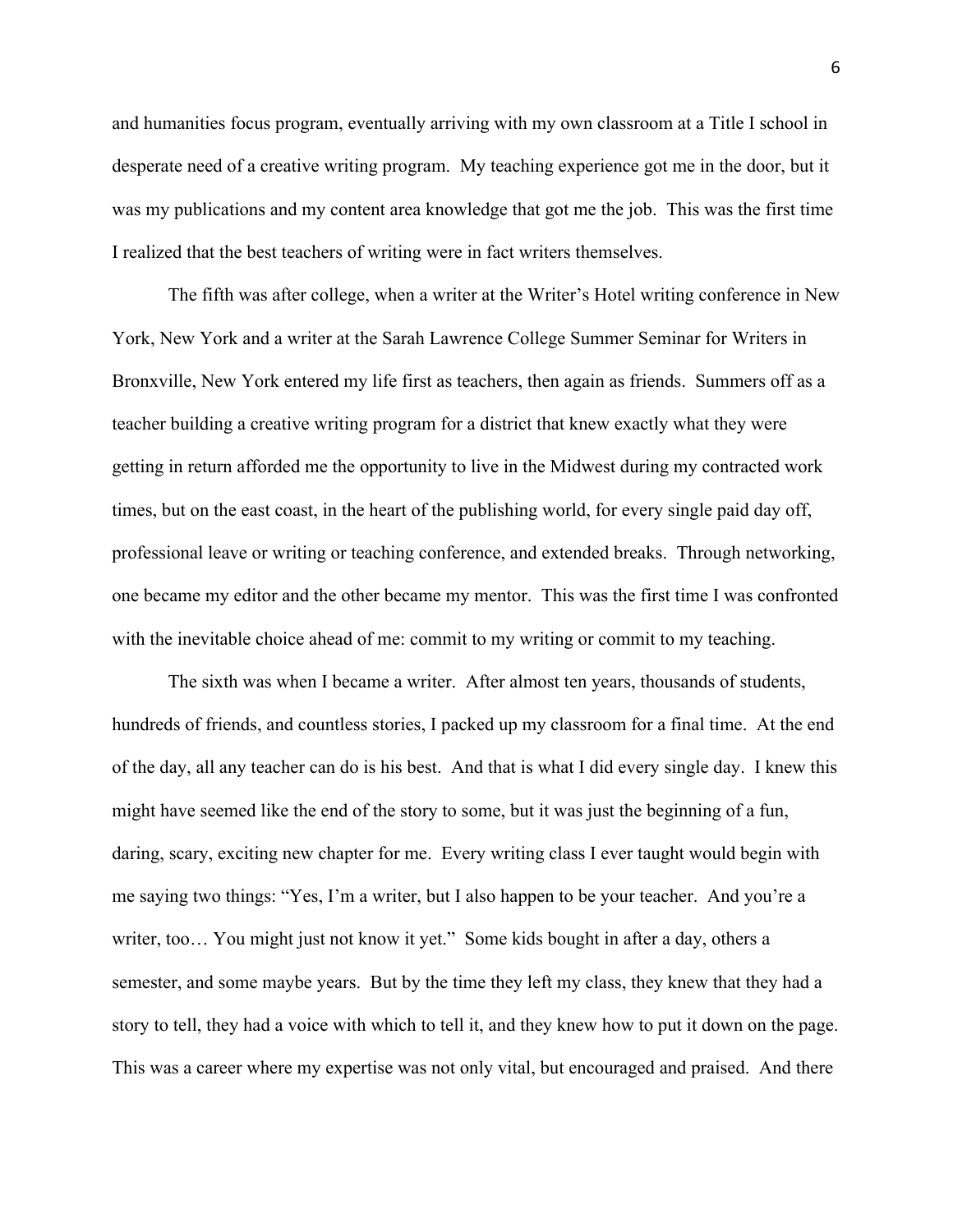was nothing more rewarding than helping a struggling student become a confident writer or a gifted student become a talented writer.

I would also like to add a few more names to the list of thanks in terms of forming me and my writerly identity. My past teachers, my former colleagues, and every student I ever had in Lincoln Public Schools. I think of them often and remember them fondly. These people made my teaching career an always memorable one. And the connections made during that tenure made it important. After all, every single story lived is a story worth writing down. A large portion of my work is fiction, but that doesn't mean that the academic work I reference isn't going to be useful as anecdotal evidence or valid field research and that the creative work I am inspired by isn't going to be more human because of my knack for realistic age- and gender- and region-accurate dialogue after having spent so long around its source or more believable because of my travels and my glimpses into lives that were so different from my own experiences.

I was fortunate growing up, being supported by friends and family and teachers who believed that I had a knack for stringing words together. I always had access to paper, pens, pencils, word processors, computer desktops, and laptops. But I also had access to books, movies, television, video games, comic books, and activities. I was never told that what I was reading, viewing, or creating wasn't appropriate for my age. I always had a willing audience for my stories, whether from my mouth or on the page. And those privileges made me a confident writer. But they didn't make me a good one. My process and my dedication to the craft did that.

My writing process is shockingly not all that complicated. Or difficult to understand. But that doesn't mean that it isn't wildly difficult to explain. The only thing harder than writing a novel is explaining how I did it. I don't think I've ever read a craft book or an argumentative academic textbook that successfully and succinctly put into words what I've been avoiding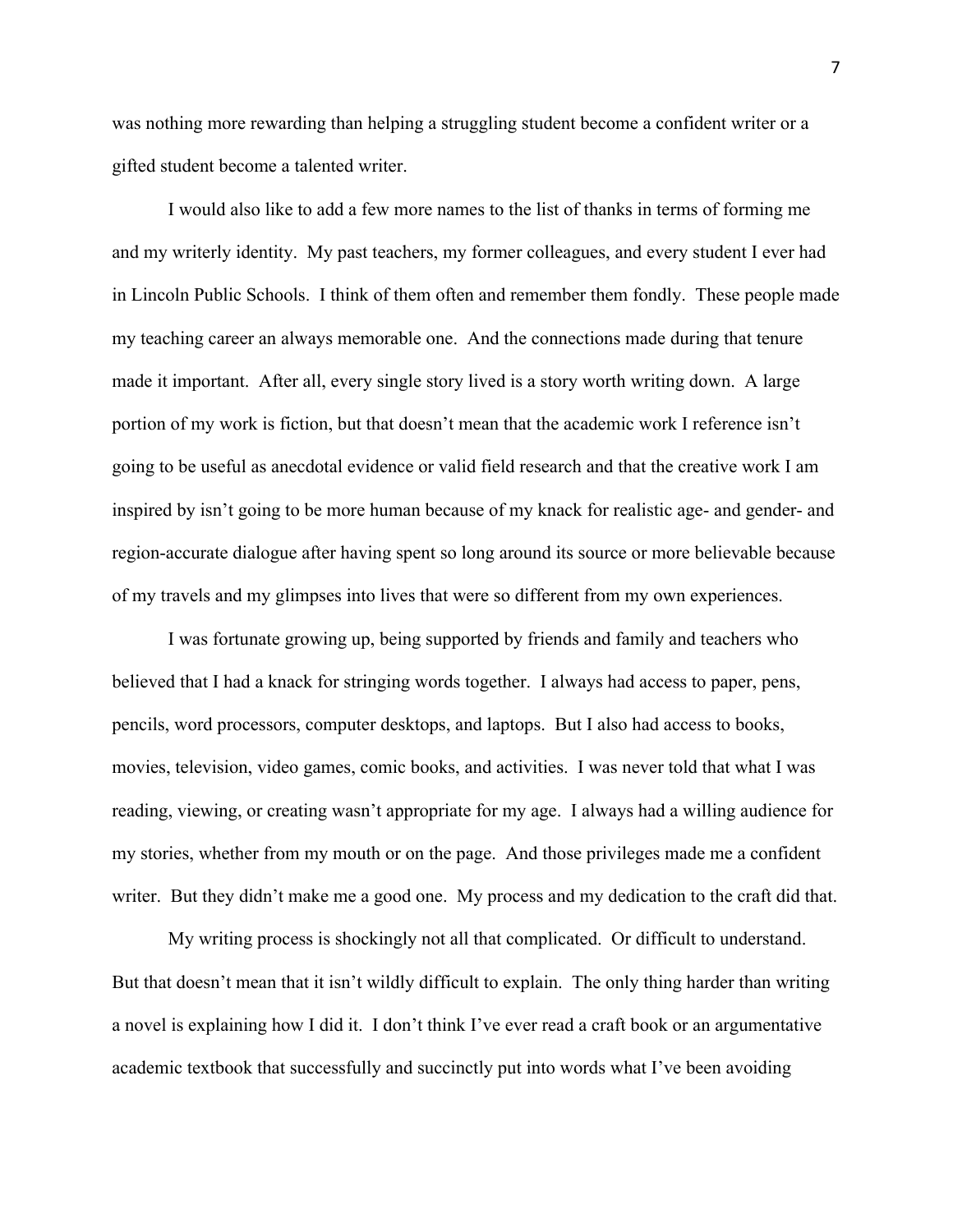answering my entire life: How do writers do it? Or, in this case more specifically, how do I do it?

I need deadlines in all my writing, that much is clear. They can be teacher-assigned or editor-mandated or publisher-directed, and recently, self-set. But the moment it becomes a task and not just an idea, the writing process begins for me. With my expository and academic writing, especially an argument-based course-assigned writing exercise or a personal essay of sorts, I set a goal of outlining, then journaling, then, usually the day before or even the day of the final due date, I simply sit down and write the whole thing out. This might seem like a one-anddone drafting approach to some, but as a former educator and writing teacher/tutor myself, I know that there is much more to it than that. It may be a second or sometimes even a first draft when it is submitted, but that's because I do a lot of spot-check editing along the way and have been thinking about the concepts and ideas and formatting approaches for days or even weeks.

My creative writing approaches differ somewhat, but not as much as one would think. Sure, I might get a fun first draft down and it will just live on my computer or in a notebook for the rest of time, almost immediately forgotten and never seeing a second draft or another set of eyes. But when it comes to my serious writing, such as a short story I want to send out to a literary magazine or a novel that I wish to eventually publish and sell, I need those deadlines. And I know that I won't do a majority of the writing on the actual page until crunch time.

I will also point out that there is a different approach to my writing (both academically and creatively) than how I approach grading, planning, and researching for those two audiences. I need noise for my own writing. I need silence for the writing of others. I can't write without something going on in the background, but I can't research or plan or grade or even read without complete and total silence. I think this is worth noting because all of those things are very much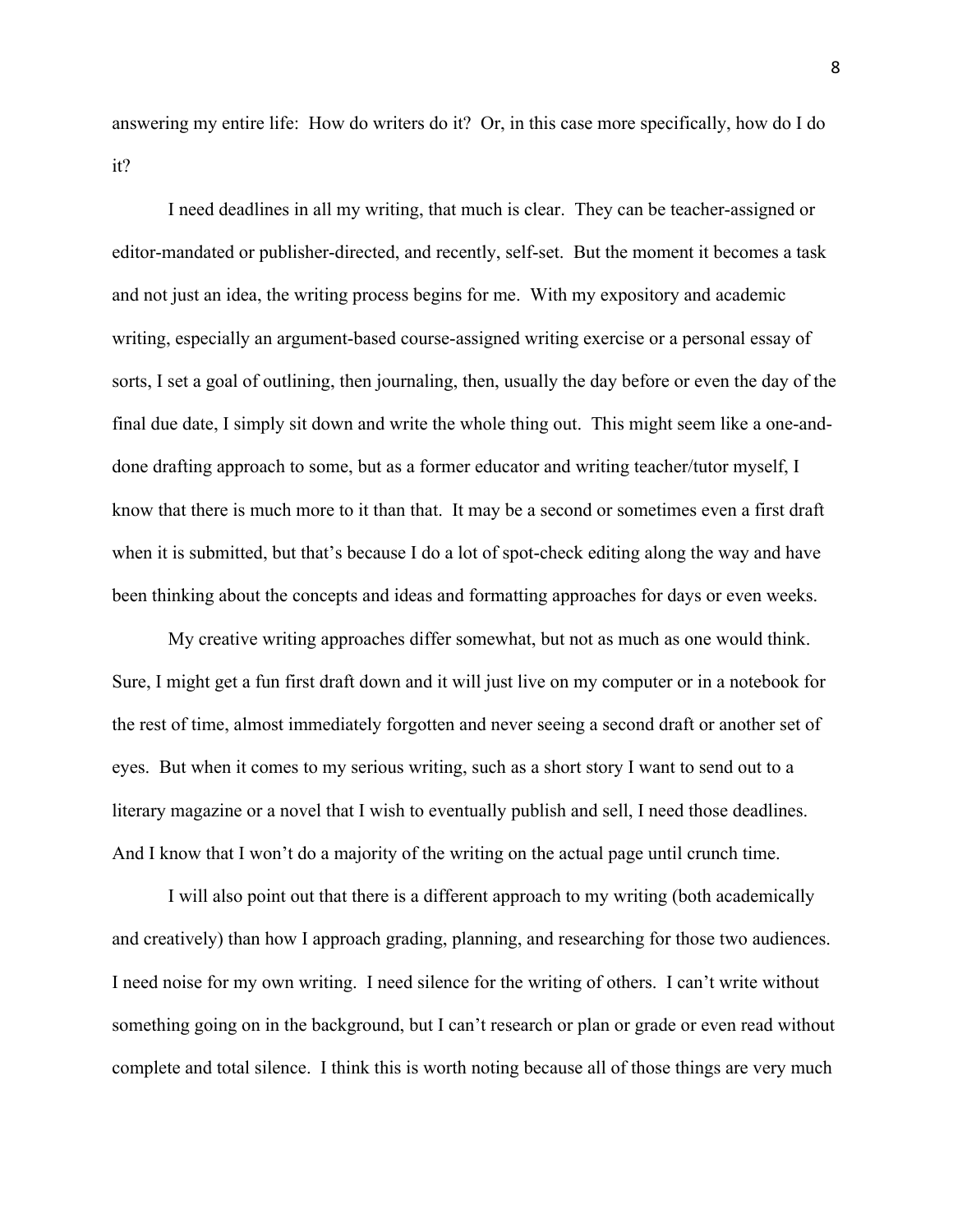part of the writing process for me and it would be far too simplistic to just dismiss them from the approach to getting to a final product.

I returned to classroom to sit on the other end of the desk after teaching for a decade. Being a graduate research assistant for the Walt Whitman Archive and serving as a chapter advisor for the Nebraska Alpha Chapter of Phi Delta Theta fraternity (for which I received the David S. and Julia N. Jenkins Graduate Fellowship), I also honor my commitments as a faculty member of the Writer's Hotel writing conference in New Yok City and a freelance writing tutor. I have over thirty short stories and a handful of poems and essays published at the professional level, but now that I am a full-time writer, I plan on widening my reach and sending as much work out as possible. I would also like to fine-tune and find a home for three novels. Some of my previous jobs that have shaped my stories and the way in which I write them down (other than teaching, of course, which I haven't been gone from long enough to miss yet, but I'm sure it's right around the corner) include: working in a bar, working in a comic shop, and working in a garden center. I'm a firm believer that all jobs make stories more real. One of the best pieces of literary advice I was ever given was when I met a New York Times best-selling writer (as he put me in a chokehold and I thought I was going to die, but, luckily, didn't) and when he said the key to making fiction seem real was to give everyone a job. "Everyone has a job. Give your character a job and they instantly become real to the reader." This is true for all fiction and creative nonfiction, but it is also true regarding honing and capturing an academic voice, something I fully believe cannot be taught, but must be encouraged and explored.

I miss writing in loud public bars, during the daytime and I miss workshopping with people who are all striving for a healthy but competitive goal of getting work published and snagging an agent. My two biggest goals right now are to generate as much work as possible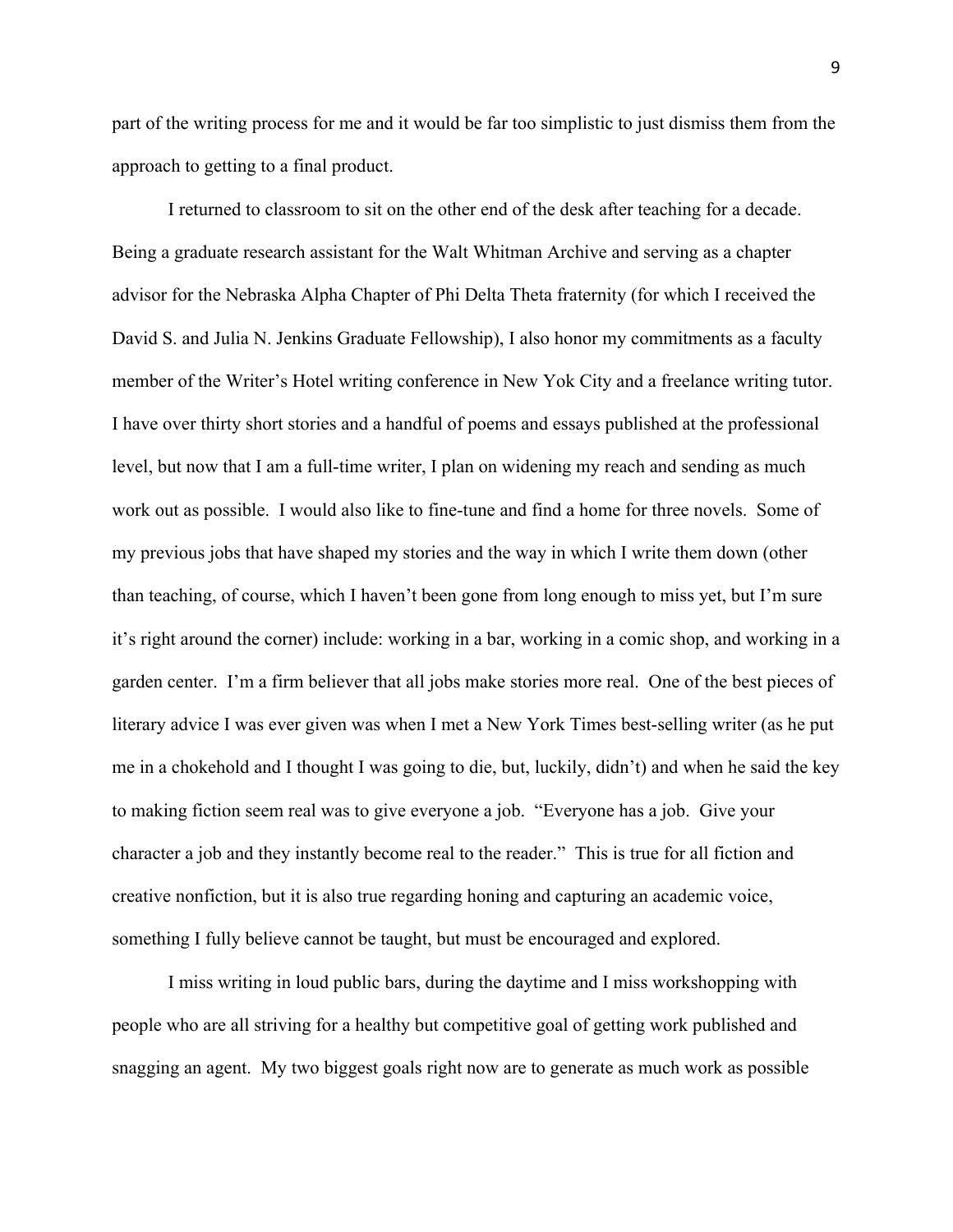and to garner the attention of someone who wants to represent that work and encourage me to fix it up, flesh it out, and make it as great as possible for as many readers as possible. A lofty goal, but I've found in my decade of doing this seriously that we're all a little off when it comes to reality. And who's going to root for us if we don't do it for ourselves, right? This pandemic has done a lot of good and a lot of not-so-good for all of us as writers, but from personal experience, I'll say that joining a program that offers set deadlines and innovative approaches to writing would be one of the better decisions I've made recently. I honestly think getting together with other likeminded creatives is an under-appreciated and quite vital step in advancing as a writer. I'm looking forward to continuing to connect and take words of advice and wisdom to the table or the laptop when it comes time to write.

As for what works for me, I prefer to write and edit creatively in public or with background noise (TV show, music, street traffic, etc.) and I prefer to write and edit (and plan and grade) academically in private with no distractions at all whatsoever. As for genre, I would love to say "I do it all" or "I try to write literary stuff" but I'll be honest and say that I gravitate toward commercial fiction, with the occasional trip down crime alley or into another world via speculative fiction. I like ghosts and murder, but not so much in real life. I like romance and humor, but not so much in my fictional worlds.

And that is what this final master's thesis has come to. I have completed the course work, made some connections, and wrote a ton of new material, publishing six new pieces in this final semester alone. But perhaps the thing that I am most proud of is the novel itself. A master's degree in English with a specialization in creative writing dictates that the substantial piece of creative work be around 75 pages in length. But I wanted to graduate with another novel under my belt. And I feel like I have accomplished this goal.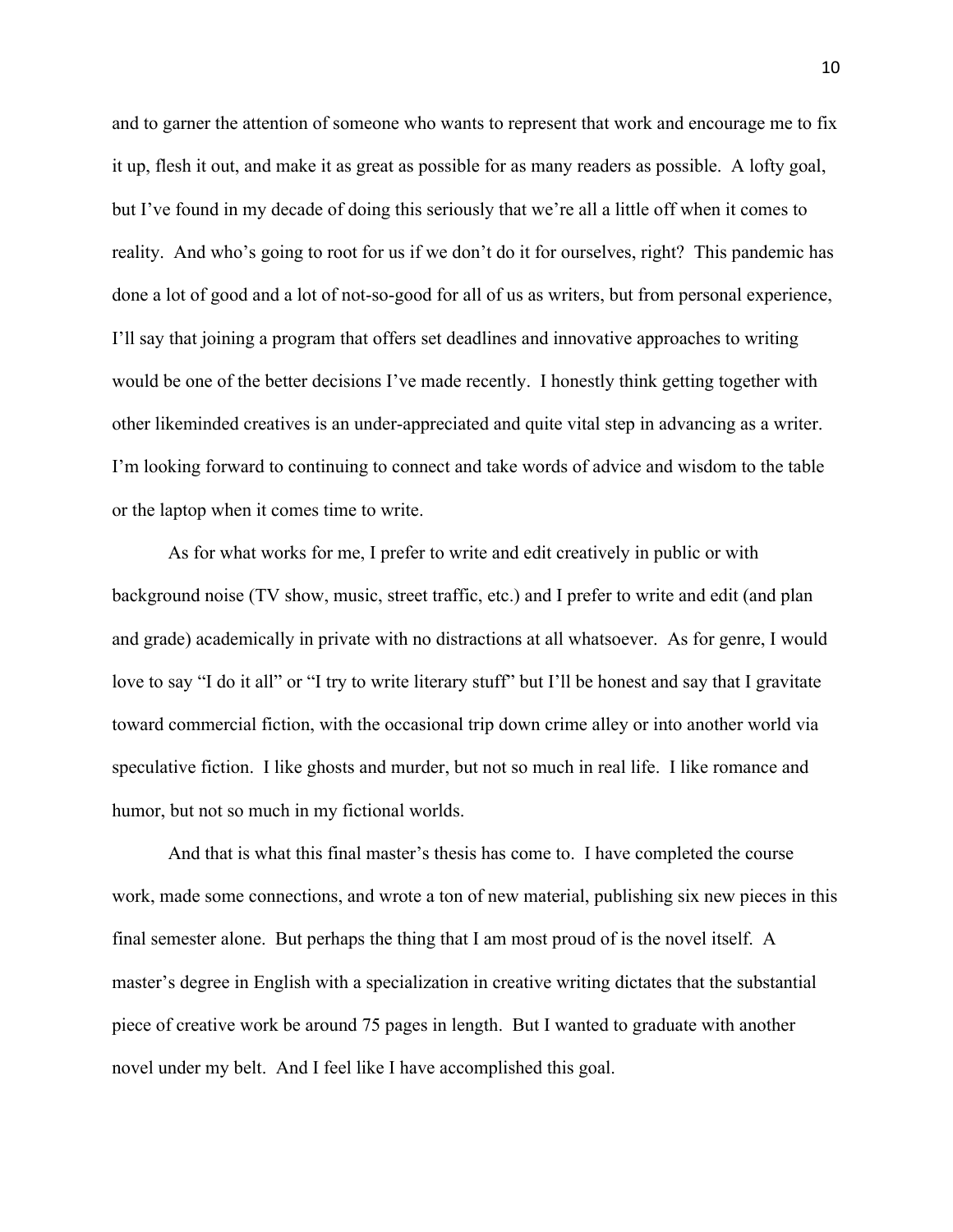### EXCERPT FROM CREATIVE WORK

### The Old and the New

Hey, Kitchen Hawk.

The dude working the front desk of the athletic office says as the backup school mascot makes his way past him. It's not even mocking anymore. It's just his name.

He nods and looks down, his usual M. O. when passing by anyone who isn't overweight. Which, on this campus, seems to be just about everyone who isn't him or a member of the janitorial crew or maintenance staff. Or under the age of forty.

The name started when he rushed a frat. And failed. They give pledges nicknames that stay with them for the semester until they become active members. But when you get a nickname and you don't make it, it's your name for the rest of your life. The athletes party with the frats because they date the girls in the sororities. So he's not one of them, even though he'll be the main school mascot next fall. And he's not supposed to talk to them, even though he puts in just as many hours as they do. Maybe more.

You know you're not supposed to take food with you.

He looks up, sees someone beautiful, then looks back down. He drops his Gatorade.

You don't look like an athlete, either.

He's wearing sweatpants and a sweatshirt with the school colors. He's sweating like he's in the middle of a workout, even though he's just trying to exist.

Fitness initiative.

What was that?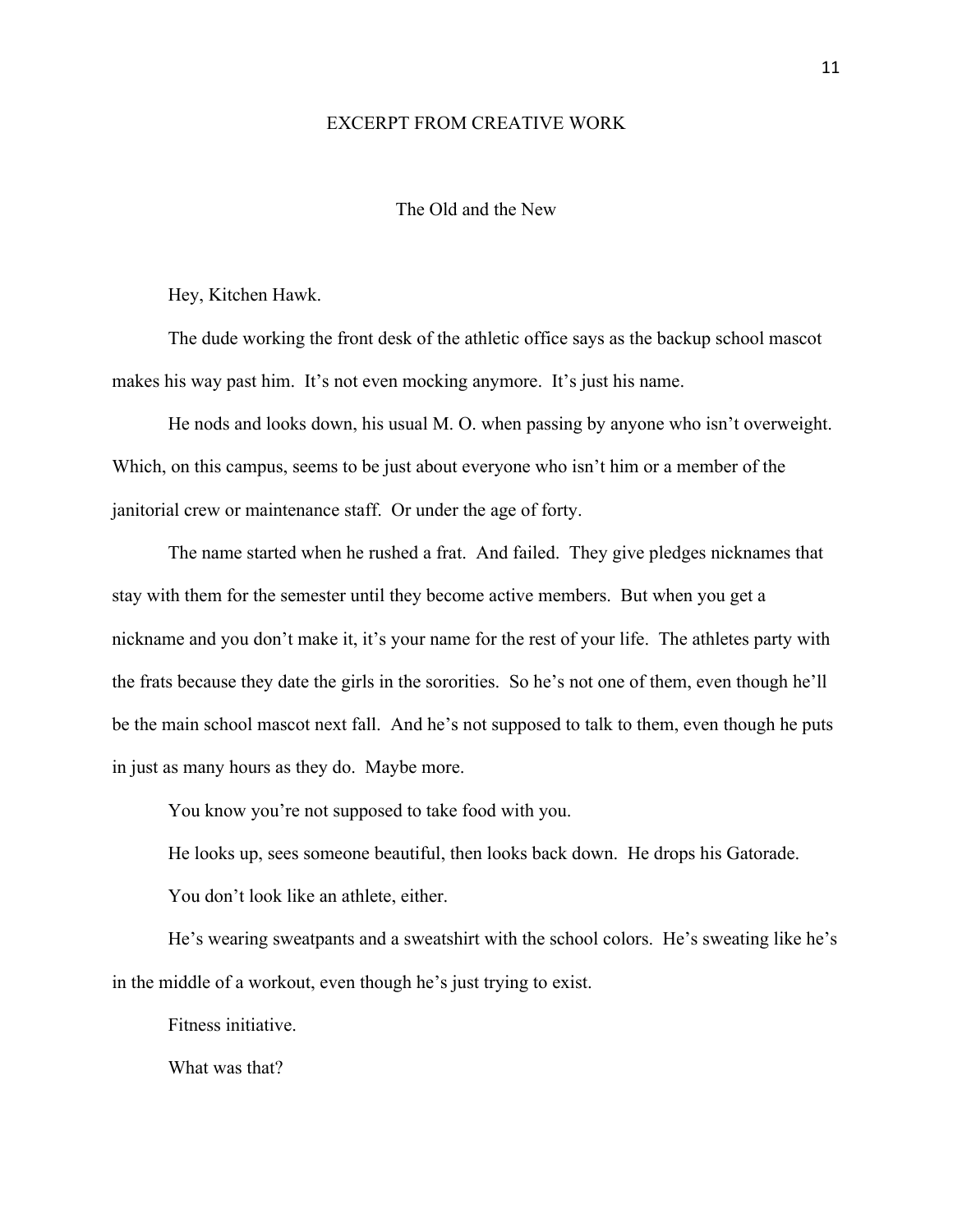Shit, he thinks to himself. He spoke.

Nothin'.

Kitchen Hawk keeps walking, picking up the pace from his speed to that of a normal person's speed.

You got a name?

Kitchen Hawk thinks to himself. He actually has to think.

Yeah.

That is what he answers. Not a name. He's got two, he thinks. The one he wants people to call him and the one that people do call him. If he had a little more confidence, he'd share the former.

Kitchen Hawk!

A football player, slapping him in the crotch as he enters the food court reserved for athletes only.

Why do they call you that?

The stranger forces him to look into his eyes. He has eyes that beg to be looked into. He has a face you can trust.

He doesn't dare tell him the story. He doesn't dare tell this stranger about his misguided attempt to become one of them. He simply tells him it's because he's fat.

That's pretty fucking mean.

Uh-huh.

They open the doors to leave the athletic office and head toward the rec center. He runs, really runs, for about three hundred feet, out of breath by the time he gets to the next door.

Going to work out?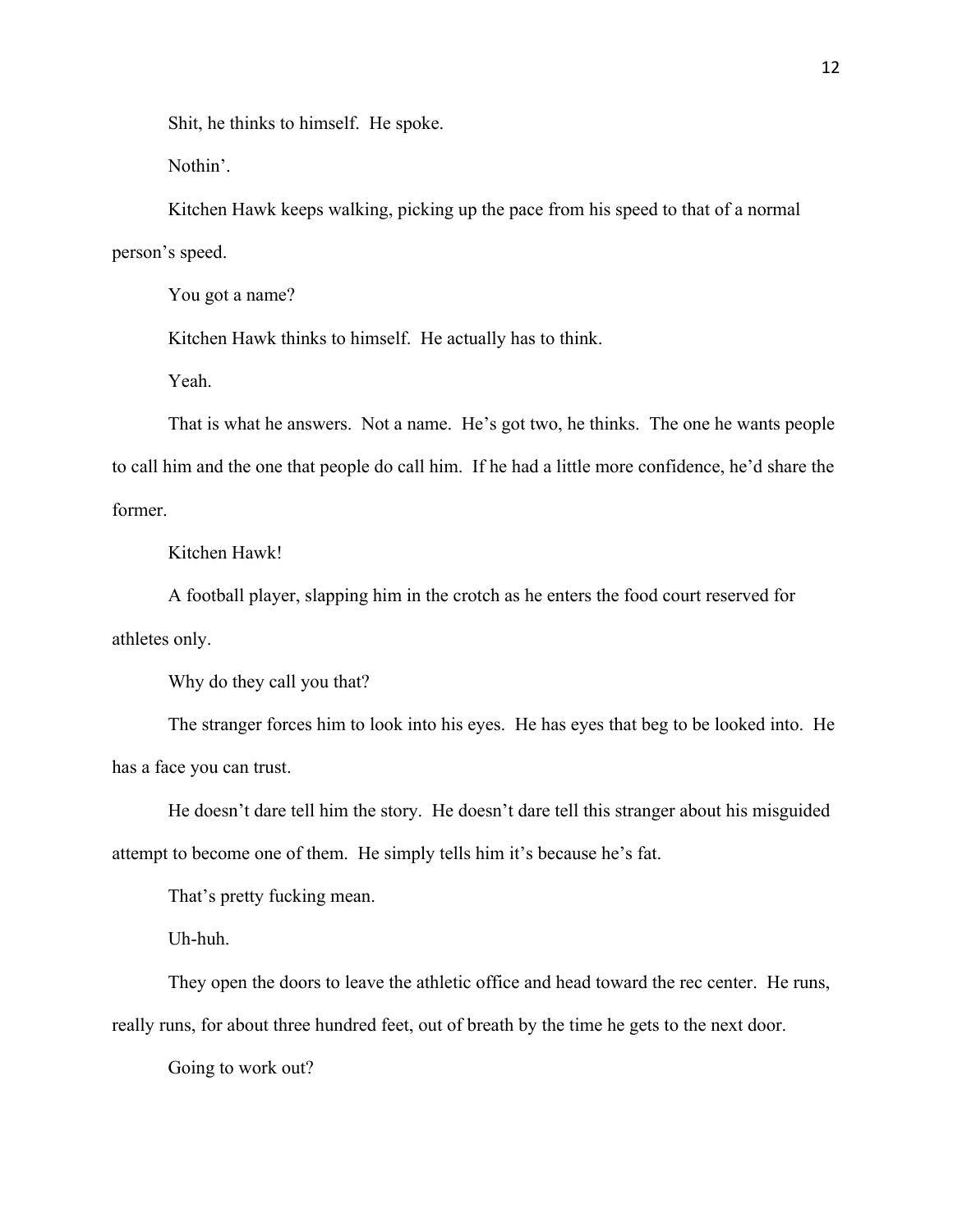Nuh-uh.

He opens the door for the stranger, who seems to be following him but is probably just going to work out. He has to drop off paperwork and pick up the new mascot uniform that came in the mail for him. Just in case the first string mascot gets sick and he needs to step up.

What's the fitness initiative?

The stranger is still following Kitchen Hawk down the narrow corridor and into the equipment office.

I run from place to place.

He isn't simple. He's just not complicated. The stranger seems to like that. As the mascot picks up his uniform, he takes it out of the bag and inspects the mask. Last time it didn't fit properly.

The school mascot's a clown?

The stranger pushes Kitchen Hawk against the lockers. Hard.

They are alone. It is dark. No one will know he is in trouble. No one will look for him. No one will miss him for weeks.

Cool.

The stranger shoves a scalpel into the backup mascot's abdomen, slowly moving it upward.

He doesn't have kind eyes anymore. He doesn't have a face that can be trusted. And as Kitchen Hawk's life fades away into a further obscurity than it already was, he sees that the stranger is now wearing a mask of his own. Also that of a clown.

I like clowns. They're super fucking creepy.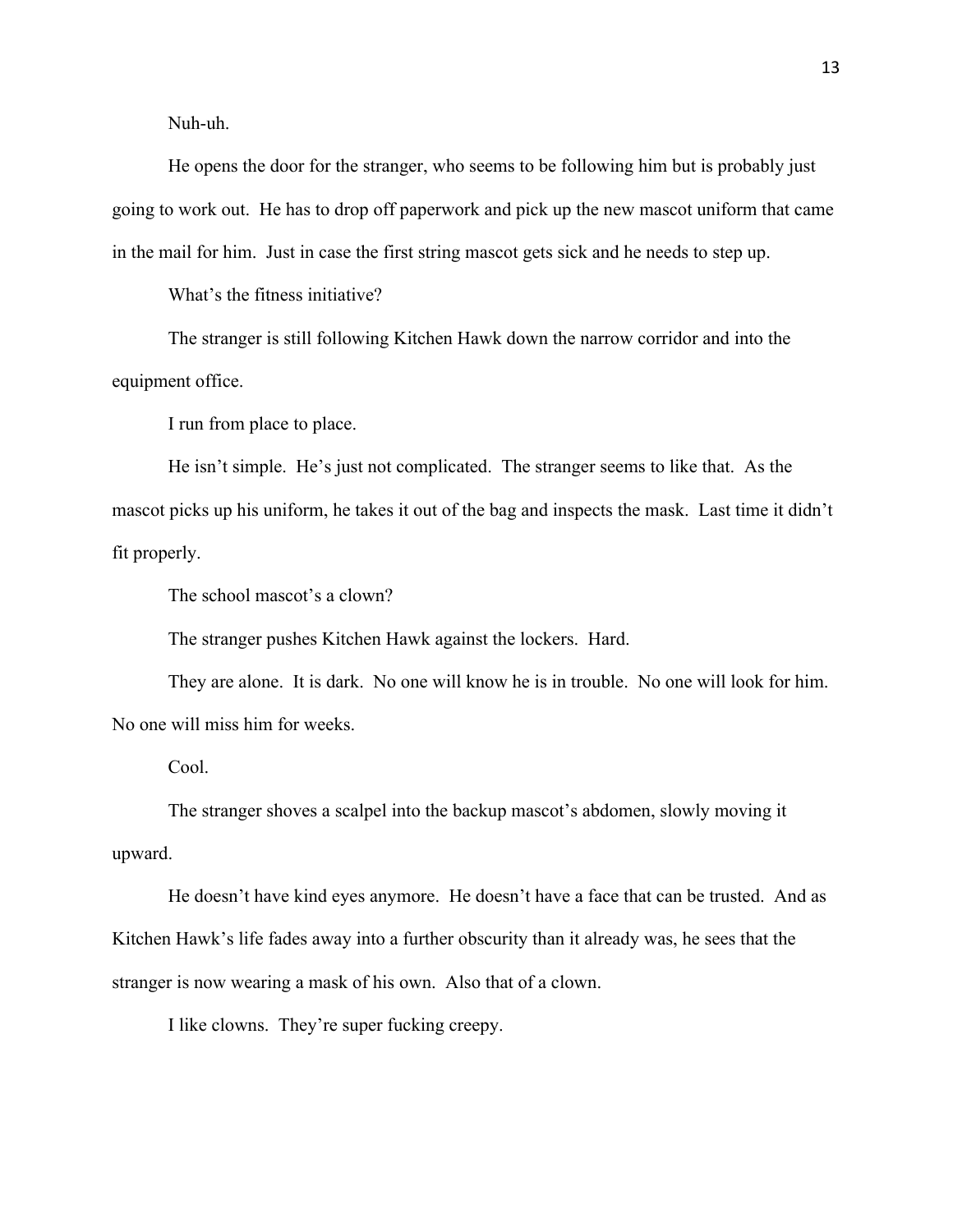#### MONDAY

#### Tessa

Former First Lady Eleanor Roosevelt once said that "Great minds discuss ideas; average minds discuss events; small minds discuss people." But I think interesting people talk about all three. I've always prided myself on living the life of a celebrity, even though I haven't achieved celebrity status. Yet.

I'm with a boy on a date, after I slept with him last night. We're at Starbucks. We proceed to have a "talk" as adults tend to do when he comes to two sudden realizations. First and foremost, this is not only "my thing," banging available and gullible strange men and then doing the whole date thing after. But also that I've brought him here for a specific reason. I do not know his name.

"Danny," the barista calls out.

"Look, Danny," I begin, and he actually starts to cry. Seriously fuck. This. Guy. "Okay, well, first of all, stop *that*." I gesticulate both wildly and frantically, somewhat desperately.

He pulls his shit together.

And then I begin the conversation I have pretty much every single time I get one of these shits to sleep with me. It never makes me feel bad. To be fair, it never actually makes me feel good, but still.

My legacy at this school will not be my degree. Nor will it be the connections that will land my first big girl job. No, my legacy will be Garbage Humans, the school gossip tabloid. You see, I have a journalism degree waiting for me as early as May if I choose. But as the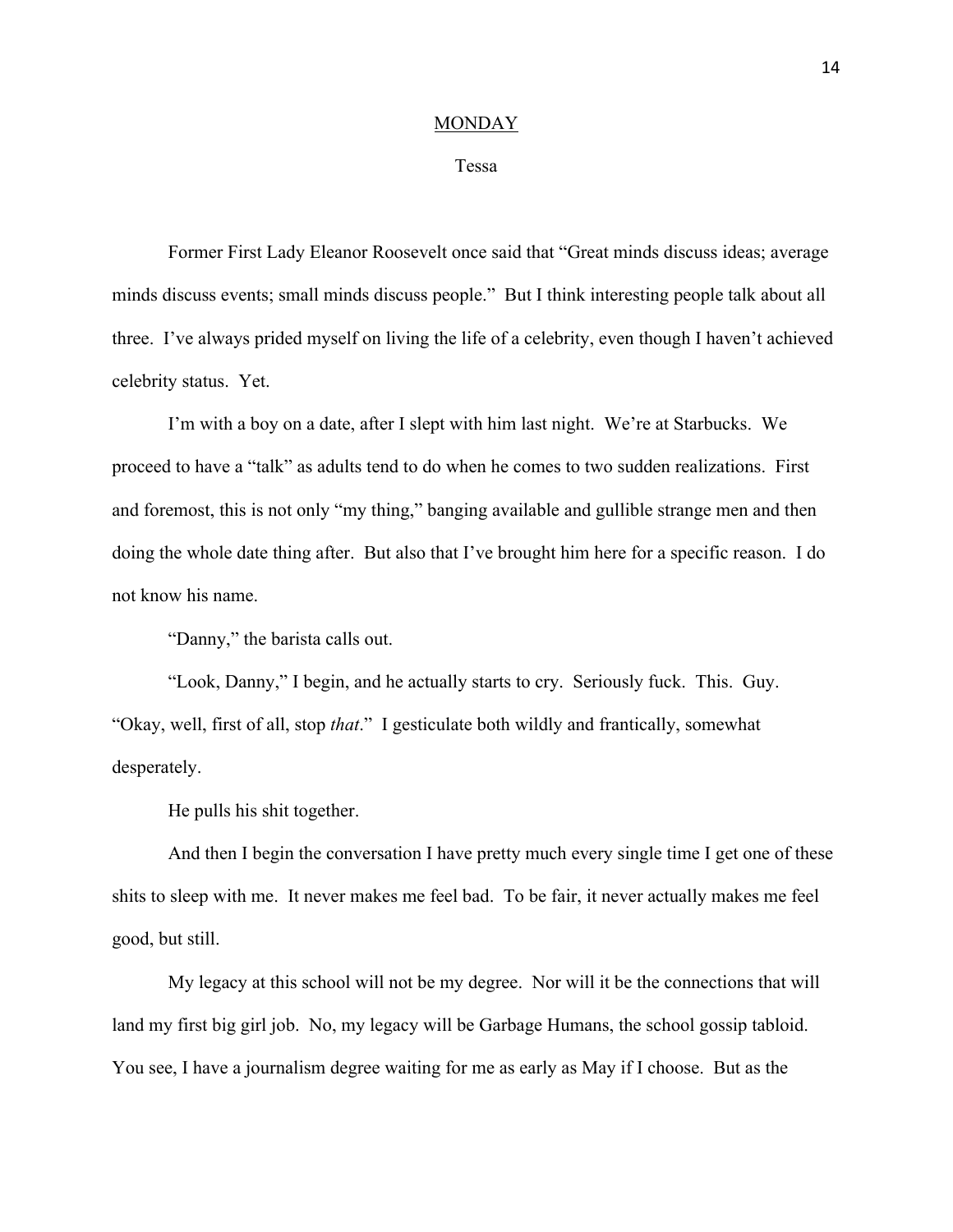December air chills us all to our bones in this unusually dark month, we're all filling out the graduation paperwork for spring. We're finalizing our schedules. And I'm getting all the dirt.

I can work for the *Times*. I can get a Pulitzer. I could even write a book or two… but what's the point? I'm good at it, sure, but you know what else I'm good at? Talking shit. And getting down and dirty to win a fight. I was raised in a house of three boys, one of which was my father. I'm the youngest, with both my brothers being a year older than the previous. They're protective, sure, but only because they feel they have to be. Only because Dad makes them look mature by comparison. He's not an alcoholic. He's not absent. He doesn't beat us or anything. He's just… Dad.

Mom left him when I was born. Yeah. That's right. My mom left the family. She simply said she didn't love him anymore and left him while I was in his hands crying and my brothers were running and screaming and crawling all over the place. He never really recovered.

Or maybe he did recover. A little too well. He jumped in the sack with all of the young college co-eds (Dad had opted out of college since he was 16 when Sam was born and high school was about as far as he could justify). So imagine being a little over 20, you can't even legally drink yet, and you've just been left with a baby, a toddler, and a four-year-old who can't seem to stop yelling the word penis.

You'd crack, right? Well, he did… in his own way. He just started banging everyone who would look at him. Which was everyone. And I mean everyone.

Girls. Women. Widows. Business execs. Professors. Ex-girlfriends. And even, if you got him feeling bad enough for himself, the occasional DL frat bro. My dad isn't gay. He isn't even bisexual. He's just a straight-up sex addict. We've competed before. But that's another story for another time. A fucked-up story for a time when I'm fucked-up.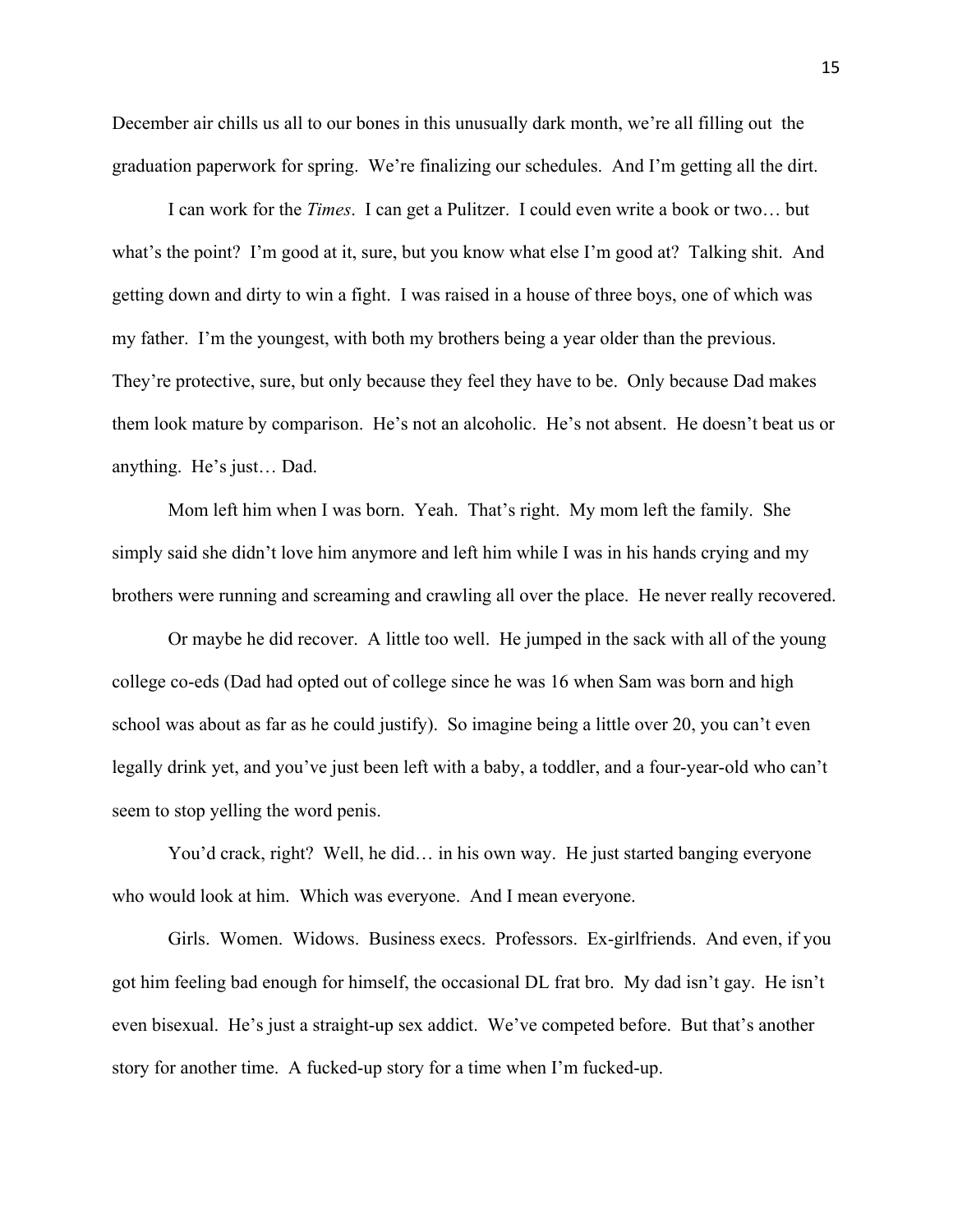So back to me. And Garbage Humans. The tabloid that I run. And write. And edit. And, well, it's my legacy, as I already told you.

It all started when I got kicked out of the J-School for something that I'm not fully comfortable talking about just yet. Let's just say that I got into some trouble, broke a few morality clauses, and almost got kicked out of the university entirely. But someone went to bat for me. To be fair, he had to. It was sort of his fault. And he didn't go unpunished, either. But still. Kind of bullshit.

So my journalism career was over before it even started. But I liked reporting. Not necessarily factually. Not necessarily even writing it out or sharing it with the masses. I just liked the search. The investigation.

I started blackmailing my classmates. I started a Twitter page and an Instagram and even a few Tinder and Bumble accounts and lured the best of the best to their political and social deaths. And out of this, Garbage Humans, my baby, was born. Here's the fun part… not necessarily just the articles are good. Not even the photos. It's the mystery of who's on my staff. Who I am. And above all else, how we get our information.

And how it's delivered.

We print off-campus and only make one copy per building. Every frat house, sorority, apartment complex, and dorm gets exactly one copy, taped to their front door. After delivery, one person usually (and by usually, I mean always) makes copies. Dozens. Hundreds. Depends on their friends and how much they find it amusing. But I know what you're thinking right now. How have you never been caught? Well, it's simple. I don't deliver them. In fact, no one on my staff does. I drop them off in a stack at a different location each and every week. I then send a text on a burner phone (or, if I'm feeling extra sketchy, use my voice alt app and block the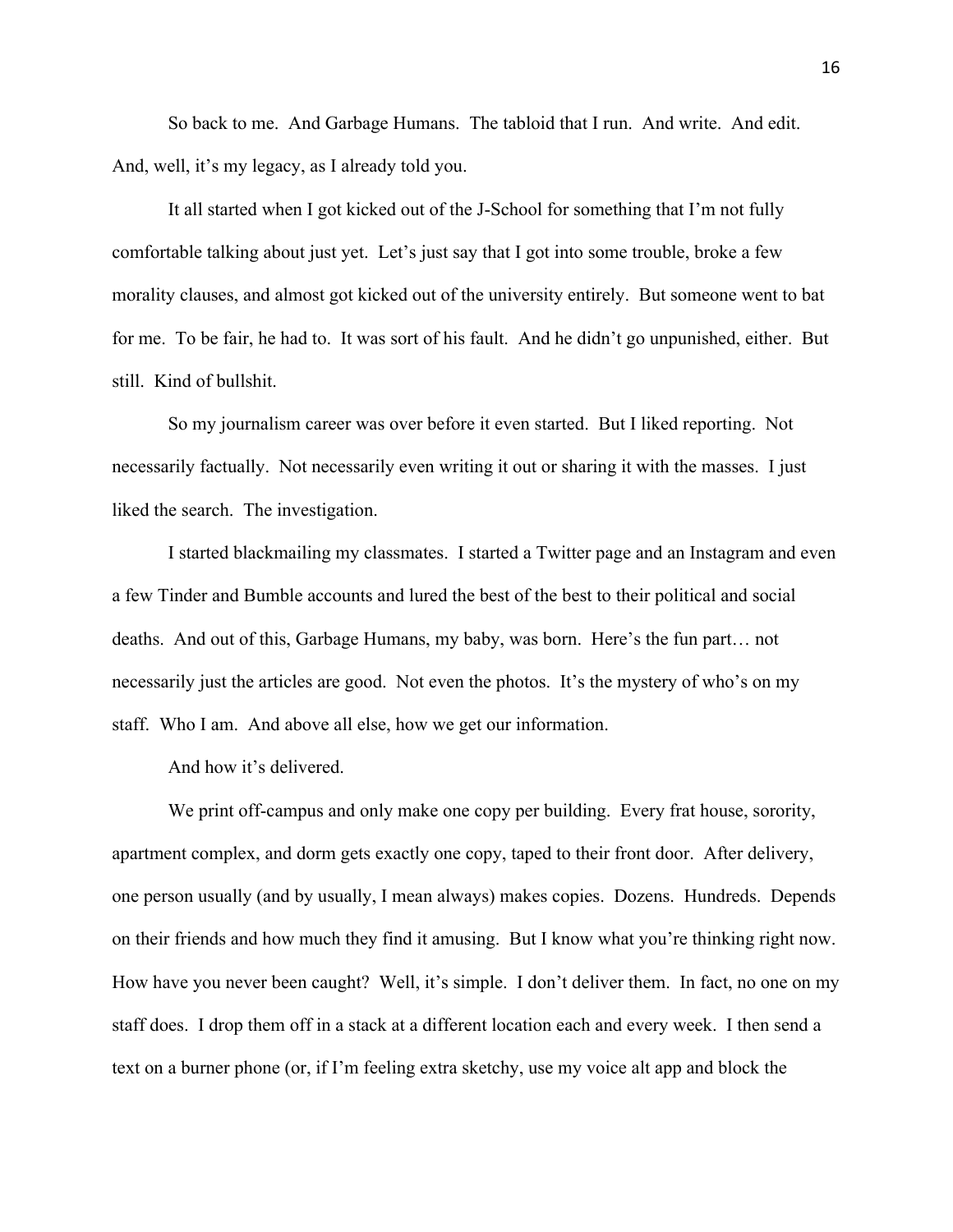number I'm calling) to someone who needs some extra cash. Usually a person who is either on drugs or in too deep with the wrong people. That person then distributes one copy (and only one, because rules are rules and tradition matters) to each location on a list. Then I wait.

It usually only takes about an hour for the shitstorm to reach its peak. Interest in Garbage Humans is very high. There have been numerous times I've almost been caught, but never again. When I was a freshman, I was almost kicked out of the journalism school for writing an expose on Greek life. There are lots of opinions on why I did it. But the only real answer that I ever gave was that it was too easy pass on. Too juicy. And when I got the attention, I never looked back.

And yes, I realize that I just said "first" time I almost got kicked out. But I've had a rough day. And a few shots. And a beer or seven. So I guess I'll tell you the real doozy. The one that drove me to go part-time at the school newspaper and half-heartedly complete my degree because money is hard to come by in my family.

I slept with a professor.

There. I said it. I'm a cliché. But you know what? He was good. And fuck you. You already figured it out. Because just like the rest of the assholes on campus, you already knew. Because the number one way that I have avoided suspicion all these months with Garbage Humans reaching critical mass is that the very first issue of my tabloid featured a picture of both of us doing the deed in his classroom. Why would I out myself? And what type of journalist wouldn't want to take credit?

Well, stick around. You'll see just what type of journalist I am. And you'll learn something. Because before the end of this schoolyear, I'm going to make a name for myself.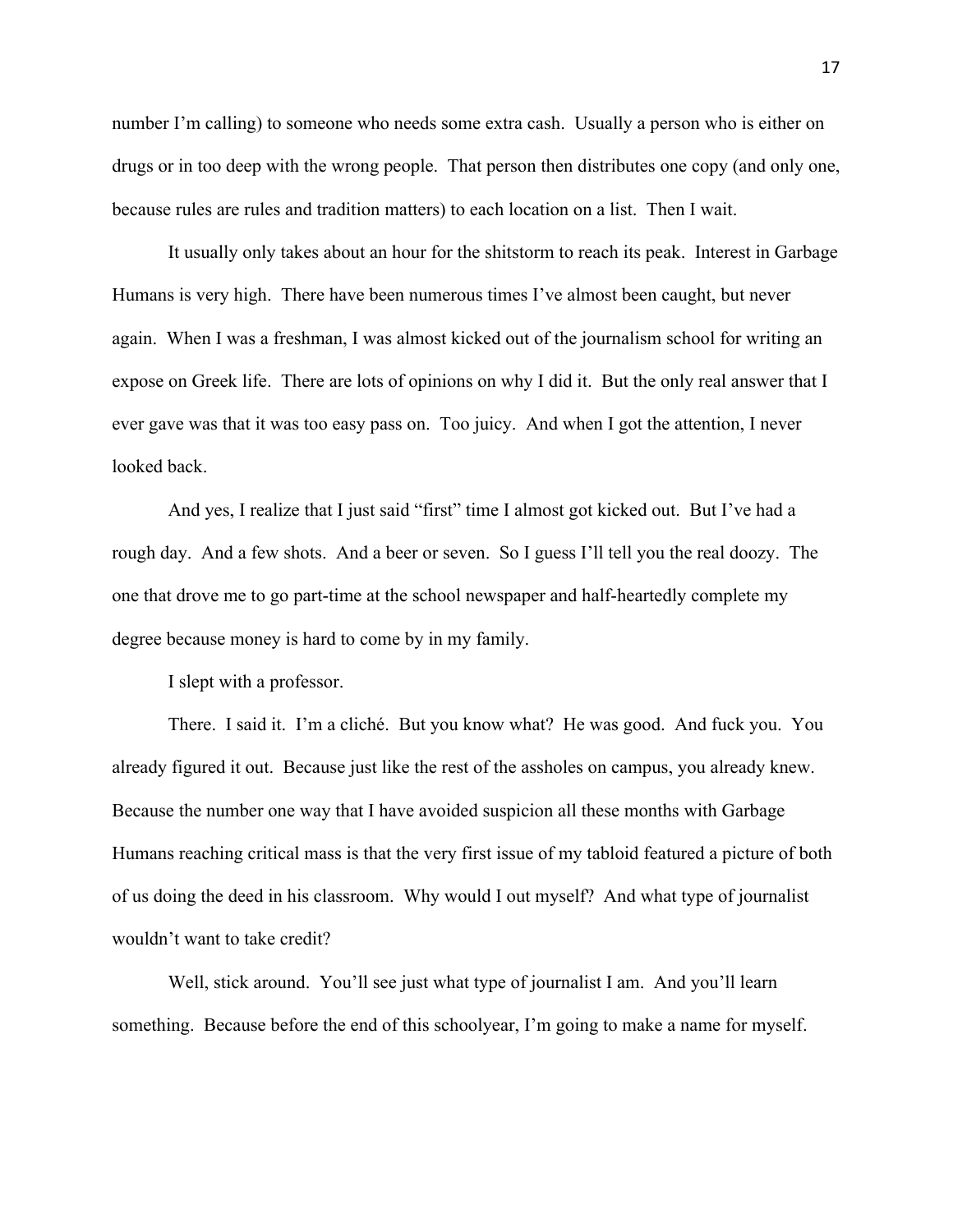I'm going to get back onto the newspaper. I'm going to graduate with distinction. And I'm going to blow the lid off this Godforsaken college town.

#### Jay

They say that those who can't do, teach. But what happens when those who can't teach try to teach anyway?

My students are testing my patience. My department chair is passive-aggressively checking in on my publications, my teaching practices, and my interpersonal communication with my colleagues. Who are, simply put, the absolute worst. It's tenure season. And it's the holidays. And even though we just got back from Thanksgiving break two weeks ago, I swear, if I don't get to the end of the semester without another scandal, it will be a miracle.

That being said, I went to church for the first time in years last week. I was walking home late from my office and was thinking about stopping into the local dive bar for a nightcap when I heard what sounded like total 1980s *Castlevania* music coming from a nearby church.

As I got closer, I saw a homeless man stumble out, vomit, and then collapse at the foot of the steps. I looked up at the priest as he was slowly trying to shut the door. The winter air aggressively slapped me in the face. We locked eyes, the man of God and the man in search of God. He smiled a tired smile he was tired of smiling and I walked up the steps toward my would-be salvation.

"Confession?" he asked.

I nodded. We walked to the back of the church and went through the motions. "I saw my old boss last weekend when she came to my office."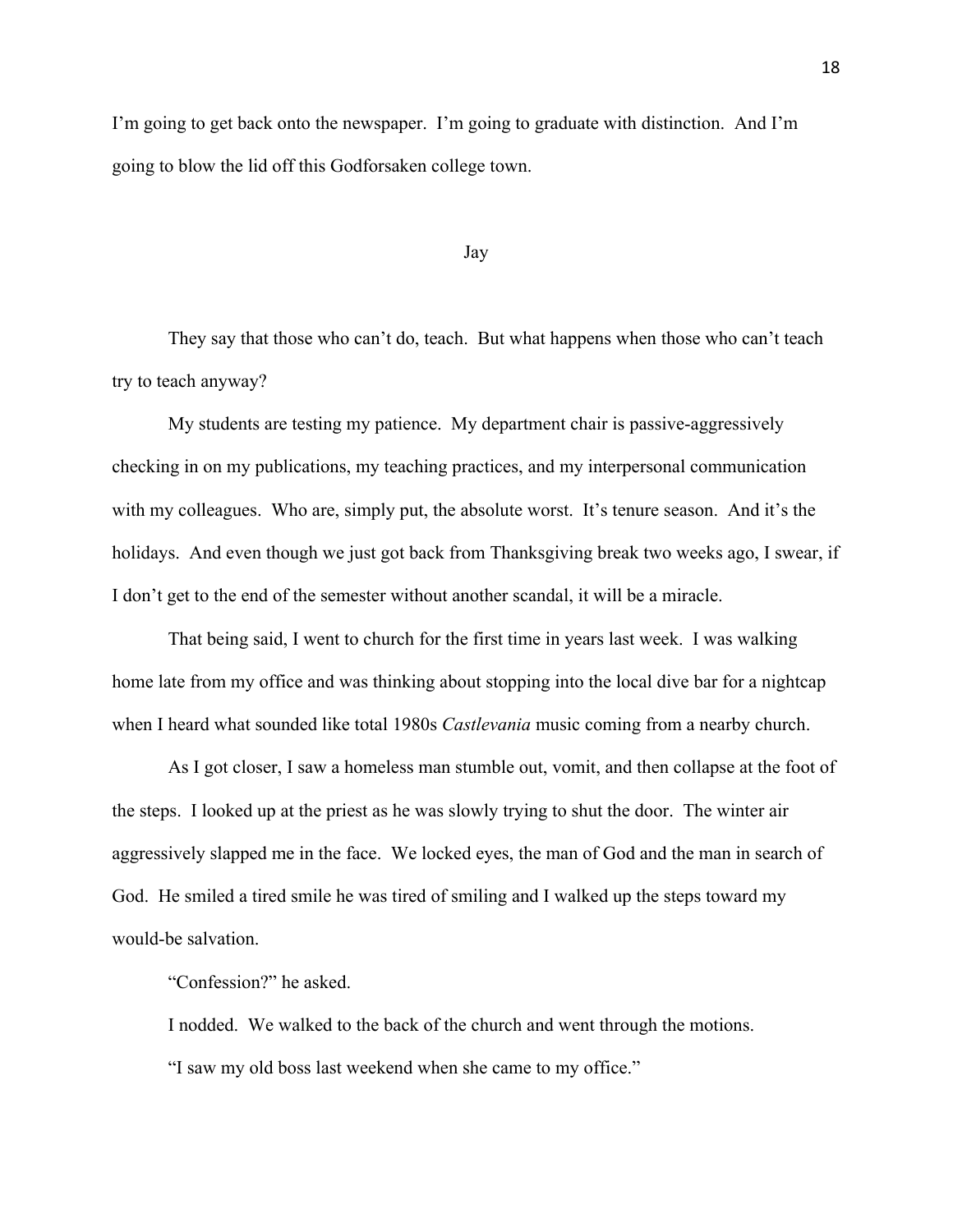"Oh?" the priest asked, prodding for more.

"Yeah. She's mad because someone blackballed her kid on Greek row a few years back and now it's come to her attention that it was me."

"So this is your confession?"

"Yeah. But that's just the tip of the iceberg. There's a lot more to it than that. There's a lot more history. And I think that history is finally catching up to me."

We both sit in silence for a few seconds.

"I did something, Father."

"And what would that be, my son?"

Another silence.

"How long you got?"

Needless to say, it was a long night.

"Jay," the voicemail begins. "It's me. It's Chelsea. This is way too hard. I just can't do it anymore. I've lost everything and you, you're just too… *You*. I love you, Jay. You know that, right? I just… I'm sorry. I gotta go."

And she hung up. I've listened to the voicemail a few times a day for the last week or so. Not sure why. Not sure if it's helping or hurting or if it really even serves a purpose at this point. But that's me. It's how I roll. I keep voicemails and letters. It's my thing, I guess you could say.

I once saw a guy named Frank Warren. He came to speak at the university back when I was in undergrad. He formed a website, wrote some books, gave a couple of Ted Talks, and now Post Secret is one of the largest user-submitted entities on the internet. People essentially just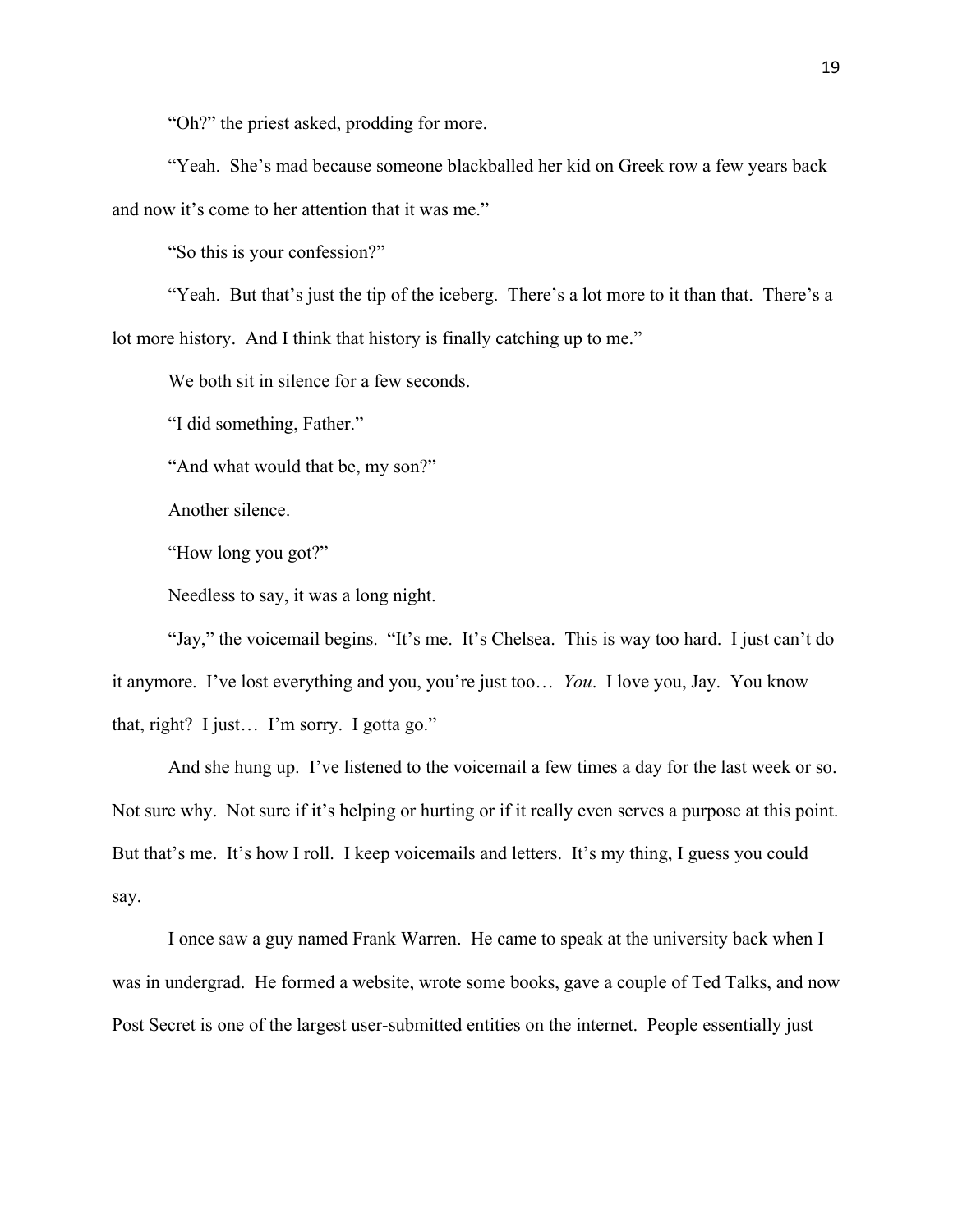send in their postcards to anyone who would read their secrets. Sometimes, it just kind of feels good to matter. Or to say what you feel. Or to feel alive.

And that's why I keep them. Voicemails, that is. I'm always afraid that people are going to die before I can see them again. And I'm even more scared that I won't remember what they sound like. When my mom died, it was a shock, obviously. I was young. She was young. More importantly, she died violently. Some would say that she was taken from us. How accurate. But at this point in my life, my adult life, it doesn't really matter. All that matters are my memories of my time with her. My memories of my mother.

I remember what she looked like. I remember what she smelled like. But for the life of me, I can't remember what her voice sounded like. At all. This kills me. And that's why I keep letters, photos, and, most importantly, voicemails.

Even from my exes. Because you never know. Sometimes they stay in your past. Sometimes they're just taking a break. And sometimes, just sometimes, they come back. So I'll keep it. And I'll listen to it. And maybe she'll come back to me. Some day.

A knock on my door. And it's her. Kelly Schroeder, my teaching assistant. Some day is today, apparently. To be fair, it's a version of her. Not the real one, though. The facsimile. The one that went from right to right now to maybe right or at least right enough.

Life is confusing. Love is infuriating. But we keep on keepin' on, don't we? Not like we have much choice in the matter. Ever try to stop breathing? Not possible. Ever try to stop loving? Love is my oxygen.

I let her in.

The undergrads in the journalism school are insufferable sometimes. But every once in a while, they're, well, not. I always have been "young at heart," so to speak, so when I hear of a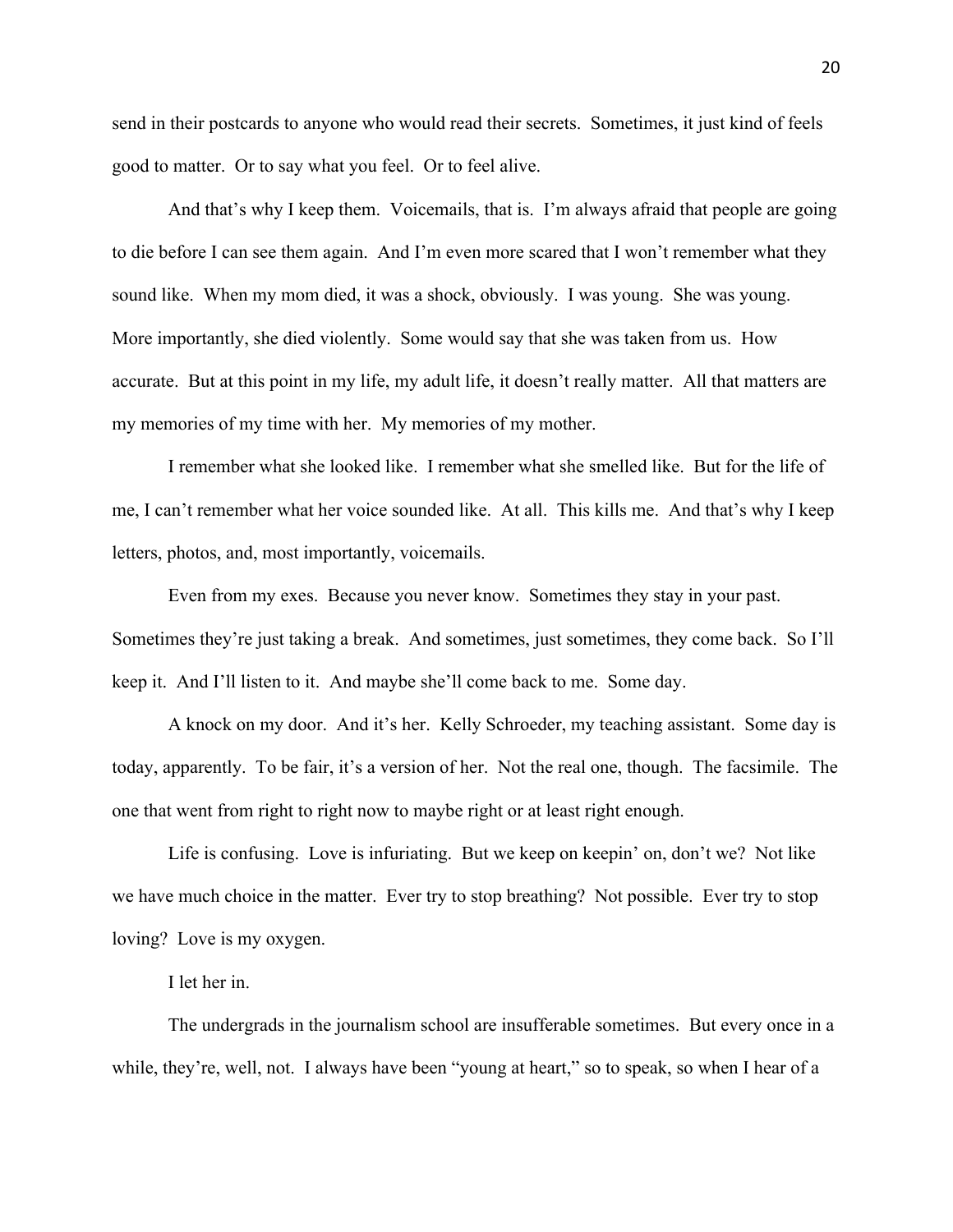drama that is life-ending or a relationship that is no more, I can't help but sympathize with them. After all, here I am, just shy of thirty-five and still not guaranteed a tenure position until the hearings and final paperwork slides across the dean's desk in May. I'm on "best-ish" behavior, so to speak. Meaning that I can't party with students, I can't go too far into the realm of controversy in my curriculum area, and I can't, well, do what I'm about to do.

She slips off her top as I draw the blinds to a close in my office. There's something about her that makes me feel young again, and it's not just her youth itself. It's something about the way she looks at me. Really looks at me. Not in class. Not even when we're at play in the office, or her sorority kitchen after hours, or in my car that is entirely too expensive on my salary. It's when we get coffee in a small shop across town. It's when she Facetimes me on the weekends she drives home to see her parents. It's when she treats me like her lover, not just her fast-track secret to the top.

I think I love her. To be fair, I always think I love them. Each and every time. Countless girls have broken my heart. Countless women have disappointed me. But it's always the undergrads that make me weak. Their naivety is something I never had. Their spirit is something I always wanted. But the way they look at me, after a few times together, they always look so ashamed of themselves. And disgusted with me. But not her. Never her. She always comes back. For once, she loves me back.

Adjusting her glasses and dressing in front of me, Kelly rearranges the clown magnets and figurines. She knows clowns creep me out, so every so often, she finds one at a thrift shop or at the campus bookstore and can't help herself. My office is full of them. She's always moving them around, sneaking in and placing them in my classroom, sometimes even my apartment downtown. She thinks she's so funny. She kind of is.